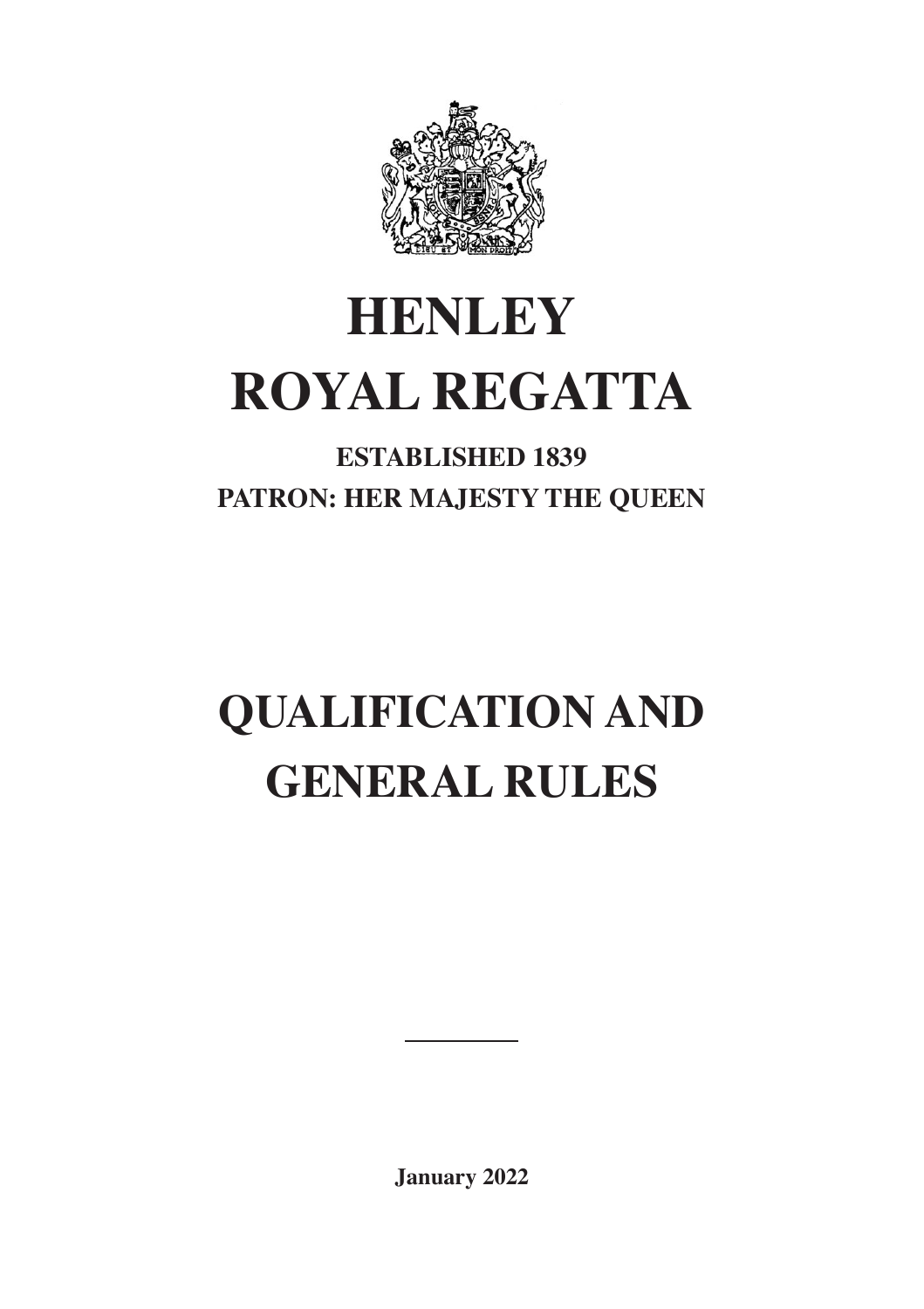# **HENLEY ROYAL REGATTA**

**Stewards**:

THE MAYOR OF HENLEY G. H. BROWN<br>
§ M. A. SWEENEY, C.B.E. **J. A. STEPHENSON** A. G. ROBERTSON<br>P. G. R. DELAFIELD<br>The Rt. Hon. the Lord Camoys, g.c.v.o.<br>R. C. Lester R. C. LESTER<br>DR. I. REID<br>C. L. BAILLIEU, M.B.E. C. L. BAILLIEU, M.B.E.<br>J. K. MULLARD<br>J. C. LUKER<br>C. P. Ethering<u>t</u>on THE EMERITUS BISHOP OF MENEVIA DR. P. L. THOMAS F. J. SMALLBONE DR. W. M. R. JOHNSTON DR. R. G. M. BUDGETT, O.B.E. † PROFESSOR N. B. RANKOV R. D. CLEGG M. D. WILLIAMS M. B. BALDWIN J. F. BOULTBEE, A.M.<br>MAJOR THE RT. HON. THE LORD WIGRAM, M.V.O.<br>\* SIR STEVE REDGRAVE, C.B.E. † R. C. PHELPS C. J. RODRIGUES, C.B.E. J. A. FRIEND **J. A. FRIEND<br>G. B. STEWART<br>† SIR MATTHEW PINSENT, C.B.F.** † SIR MATTHEW PINSENT, C.B.E. DR. J. G. MICHELS A. Phelps, c.b.e.<br>J. W. C. Searle, m.b.e.<br>G. W. Hammond † F. B. HUNT-DAVIS, M.B.E. C. L. RICHMOND B. M. Edwards<br>G. M. P. Searle, m.b.e.<br>Dr. Dame Katherine Grainger, d.b.e.<br>J. G. Hedger J. G. HEDGER<br>J. W. KOVEN P. T. CUSACK † G. BATTEN SIR DAVID WOOTTON † A. P. S. CRAWFORD † N. CHUGANI † S. K. WINCKLESS, M.B.E. F. K. DENNIS M. J. HUNTER, M.B.E.<br>T. W. James, m.b.e.<br>M. J. Brittin DR. LADY REDGRAVE M. B. D. HELM M. LUKE J. R. M. HARLOW R. C. D. MURRAY DR. C. J. BISHOP † S. H. M. HOSKING, M.B.E. A. L. FAIERS S. A. P. COOK † L. T. O. DILLON D. K. BRUWER A. H. ABDULLAH J. J. EDDIE A. FREEMAN-PASK

D. G. M. GRIST, *Secretary*

*§President of the Regatta*

\**Chairman of the Committee of Management*

*†Member of the Committee of Management*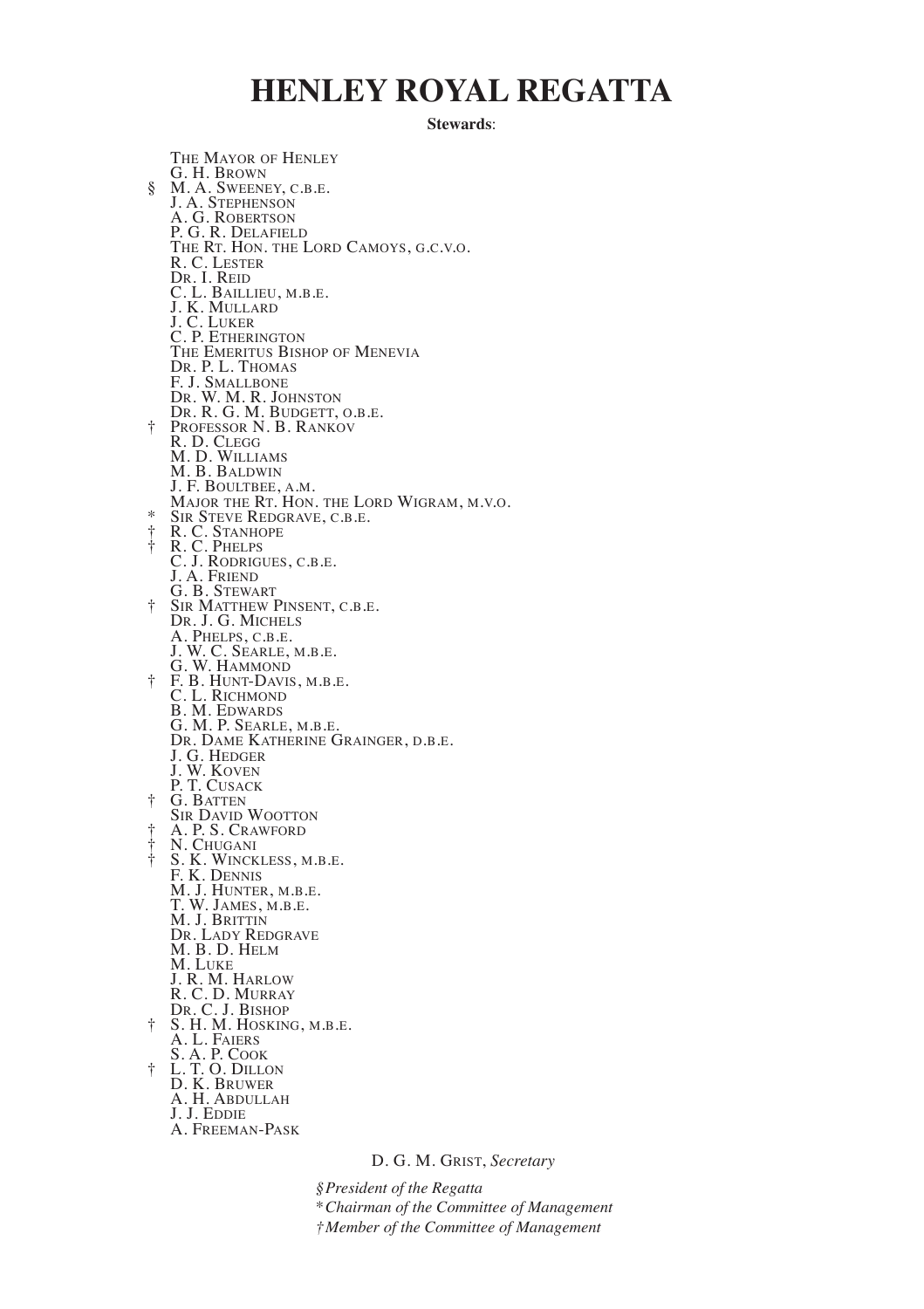# **HISTORY OF HENLEY ROYAL REGATTA'S CONSTITUTION**

On the 6th of December 2016, at a meeting of the Stewards, it was agreed that the Regatta should be incorporated by creating a new incorporated entity, into which all the activities and assets of Henley Royal Regatta would be transferred, in order to modernise the Regatta's governance to ensure that the Regatta entered the next phase of its history with a robust structure fit for purpose in the years to come.

Pursuant to that meeting and with effect from 1st of November 2017, the assets and liabilities of the hitherto unincorporated association known as Henley Royal Regatta were assigned to a company limited by guarantee known as Henley Royal Regatta, whose Articles of Association were drafted to reflect much of the culture, ethos and governance which had served the Regatta so well over the previous 132 years. In doing so the Regatta obtained special dispensation from the Cabinet Office and the Registrar of Companies to the use of the word "Royal" and the omission of the word "Limited" in the name of the new company. This enabled it to retain the same name as the unincorporated association, despite being a limited company.

 The incorporation of Henley Royal Regatta as a company limited by guarantee replaced the constitution and bye-laws established on the 9th April 1885, at a meeting of the Stewards, when certain resolutions and bye-laws were agreed to, and, as subsequently amended from time to time, these resolutions and bye-laws, set out overleaf, constituted the framework that governed the stewardship of Henley Royal Regatta from 1885 to incorporation in 2017. The new Articles of Association have replaced these resolutions and bye-laws.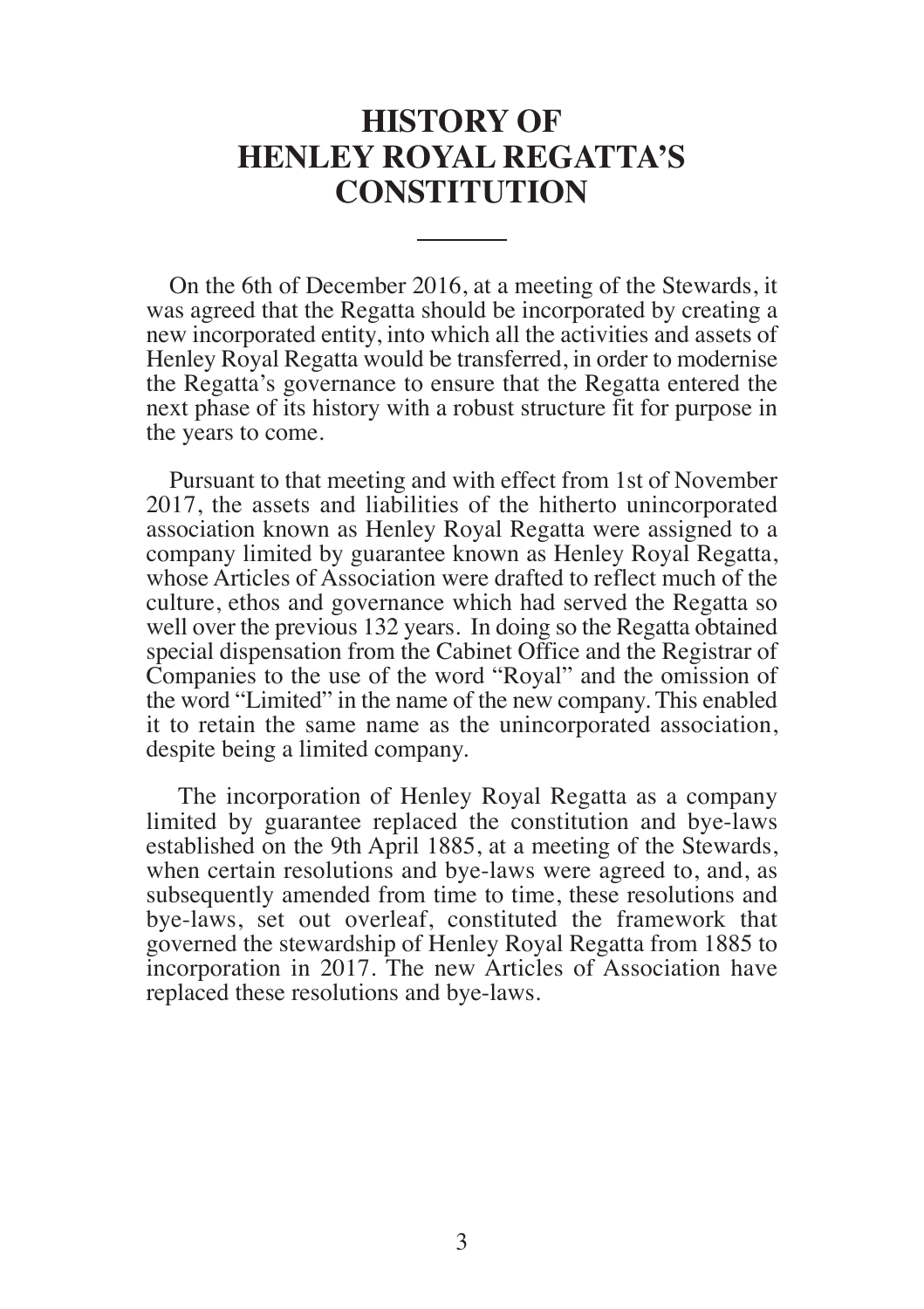# **CONSTITUTION 1885 to 2017**

On the 9th April, 1885, at a meeting of the Stewards, certain resolutions were agreed to, and, as subsequently amended, are as follows:-

- I. That the Stewards of Henley Royal Regatta shall constitute a council for the general control of the affairs of the Regatta.
- II. That the Stewards shall at each general meeting elect a Chairman to take the chair at that meeting.
- III. That the Chairman shall have a casting vote.
- IV. That twenty shall form a quorum at the general meetings.
- V. That two ordinary general meetings shall be held in each year, one in the month of June and another in the month of December.
- VI. That other general meetings shall be summoned by the Secretary at the request of any two Stewards in writing, provided that not less than fourteen days' notice shall be given of any such meeting.
- VII. That the Stewards shall elect annually, at the meeting in December, from their own body, a Committee of Management.
- VIII. That the number of the Committee shall not exceed twelve, of whom three shall form a quorum.
- IX. That the Committee shall elect one of their own body to act as Chairman.
- X. That the Committee be empowered to manage and exercise control over all matters connected with the Regatta, excepting such as shall involve the alteration of any of the published Rules of the Regatta.
- XI. That the Committee shall present a report, together with a statement of accounts, to the Stewards, annually, at the December meeting in each year.
- XII. That ordinary meetings of the Committee shall be summoned by the Secretary when ordered by the Chairman, or at the request of any two members of the Committee in writing, provided that not less than one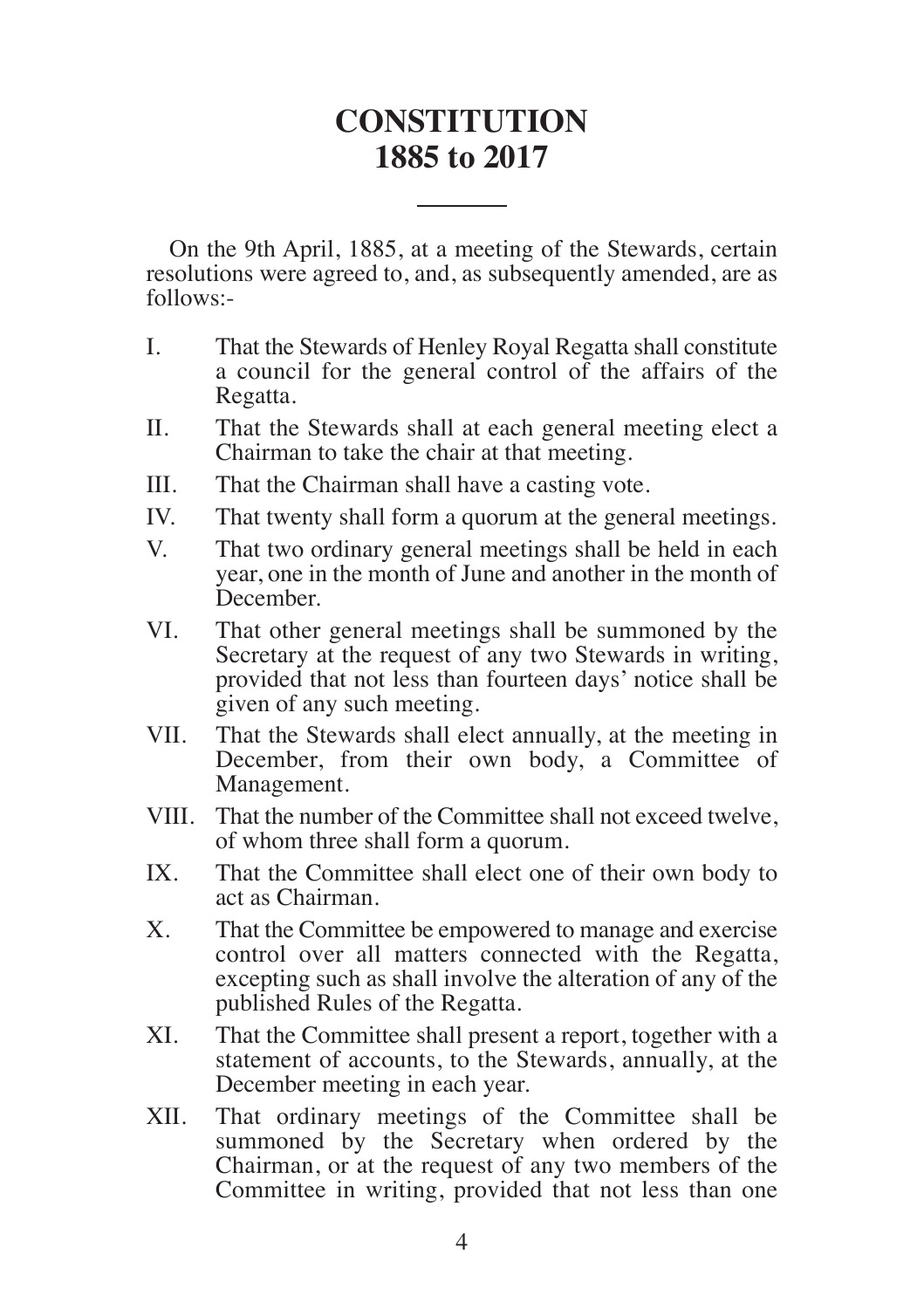week's notice be given of any such meeting. Emergency meetings of the Committee may be held between the draw and the end of the Regatta on such notice as may be found practicable.

- XIII. That the Committee shall have power to make and publish bye-laws respecting any matter connected with the management of the Regatta not already determined in the published Rules.
- XIV. That the income and property of the Regatta shall be applied solely to such purposes as the Stewards consider to be for the general benefit of the Regatta or for the sport of rowing. No part of the income or property of the Regatta (save in respect of the indemnity referred to in Resolution XVI) shall be distributed among the Stewards, and in the event of the Regatta being dissolved the assets shall be devoted to such sporting, philanthropic or charitable purposes as the Stewards may determine.
- XV. That no alteration shall be made in any of the foregoing resolutions, or in any of the published Rules of the Regatta, except at a general meeting specially convened for that purpose, of which twenty-one days' notice shall be given, such notice to state the alterations proposed; and unless the alterations be carried by a majority of two-thirds. No amendment to the alterations proposed to be considered at the meeting shall be moved unless notice of such amendment shall have been given to the Secretary at least ten days before the date of the meeting.
- XVI. That any Steward whether Chairman of or Member of the Committee of Management or otherwise, acting in good faith in the discharge of any instructions from the Committee of Management, or of a general meeting of the Stewards, who shall incur any costs, losses and expenses in pursuance of those instructions, including the proper discharge of his duties at the Regatta, shall be entitled to be indemnified from the assets of the Regatta for any such costs, losses and expenses.
- XVII. That a proposal that the Regatta distributes its assets and undertaking by way of a scheme of reconstruction to a limited company with similar objects to the Regatta and then dissolve, shall be passed at a general meeting specially convened for that purpose, of which twenty-one days' notice shall be given, if carried by a majority of twothirds or more of those Stewards who are present and, being entitled to do so, vote.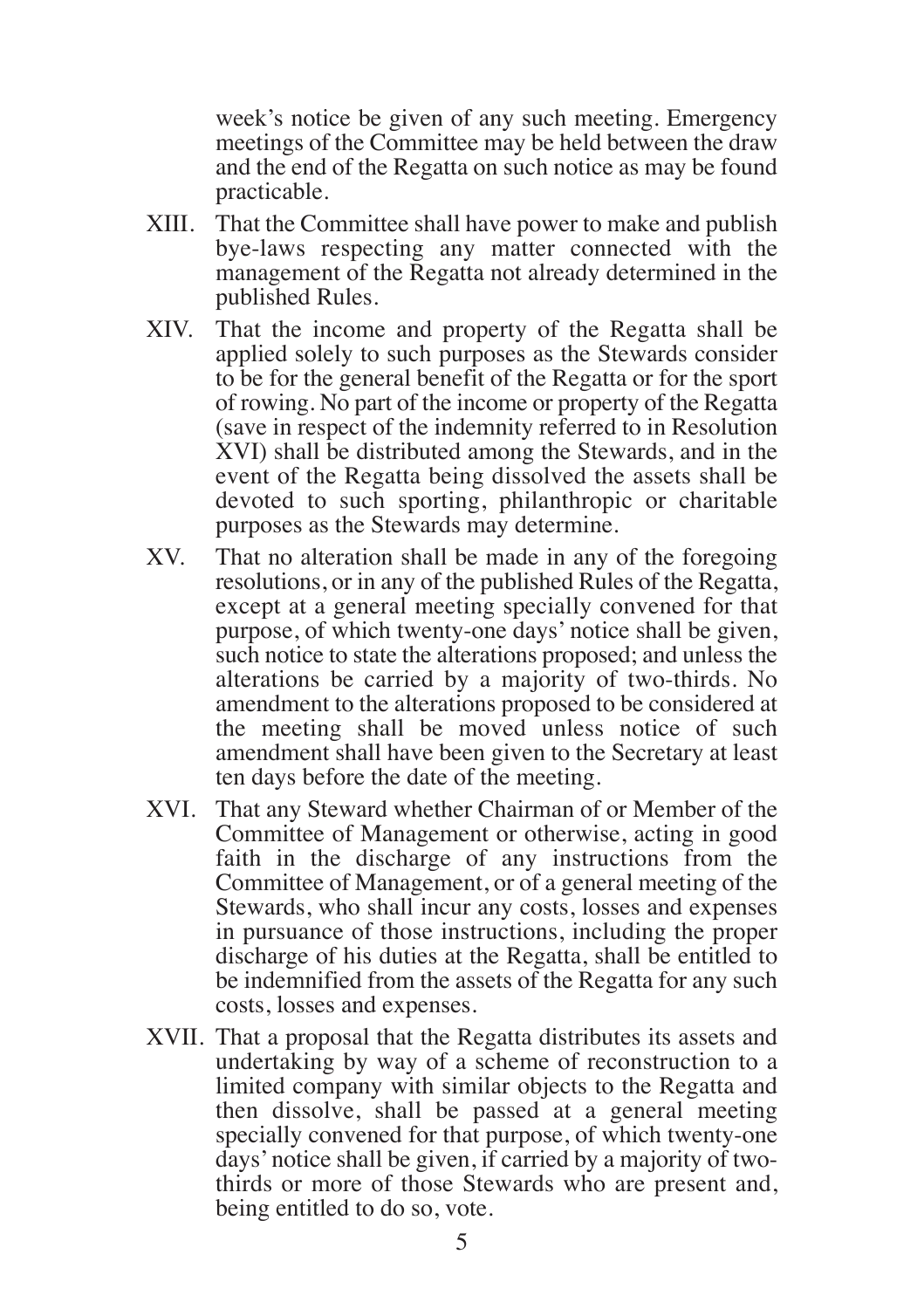# **BYE-LAWS 1885 to 2017**

On the 9th April, 1885, at a meeting of the Stewards, certain bye-laws were confirmed and, as subsequently amended, are as follows:-

- 1st. That the election of any new Steward shall be by ballot, and one black ball in four shall exclude.
- 2nd. That a ballot shall not take place unless twenty Stewards are present, nor unless the name of the proposed new Steward, together with the name of the proposer and seconder, shall have been sent to each Steward with the circular convening the meeting.
- 3rd. That any Steward wishing to bring forward any matter for discussion must give notice thereof to the Secretary, and the Secretary shall state the matter to be discussed in the circular convening the meeting.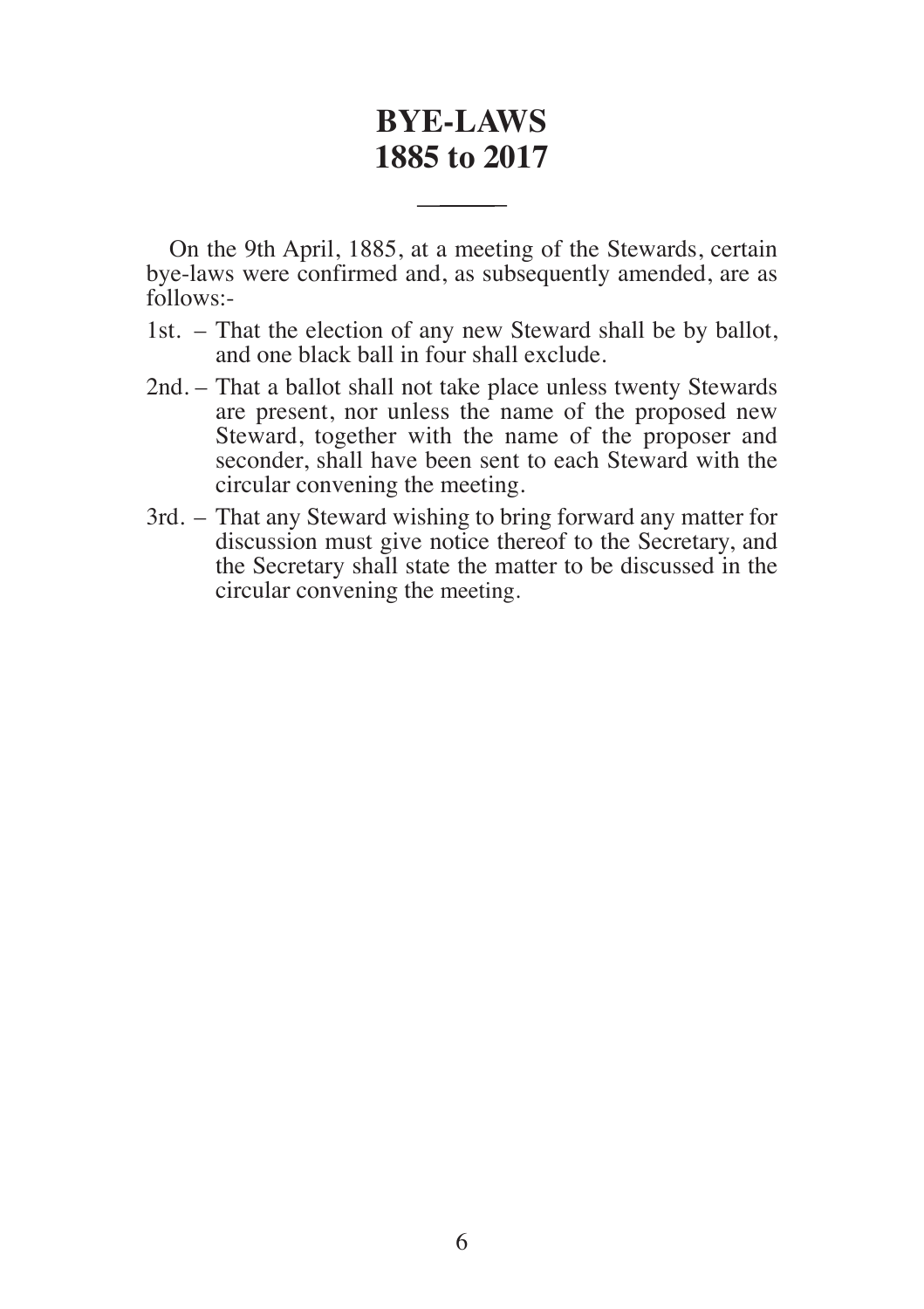# **QUALIFICATION RULES**

## **The six Open events for Men:-**

# **THE GRAND CHALLENGE CUP**

FOR EIGHT OARS WITH COXSWAIN

Open to eligible members of any club established at least one year before the Closing Date for entries.

## **THE STEWARDS' CHALLENGE CUP**

FOR FOUR OARS The same rules apply as for The Grand Challenge Cup.

# **THE QUEEN MOTHER CHALLENGE CUP**

FOR QUADRUPLE SCULLERS

The same rules apply as for The Grand Challenge Cup.

# **THE SILVER GOBLETS AND NICKALLS' CHALLENGE CUP**

FOR PAIR OARS The same rules apply as for The Grand Challenge Cup.

# **THE DOUBLE SCULLS CHALLENGE CUP**

FOR DOUBLE SCULLERS The same rules apply as for The Grand Challenge Cup.

# **THE DIAMOND CHALLENGE SCULLS**

FOR SINGLE SCULLERS The same rules apply as for The Grand Challenge Cup.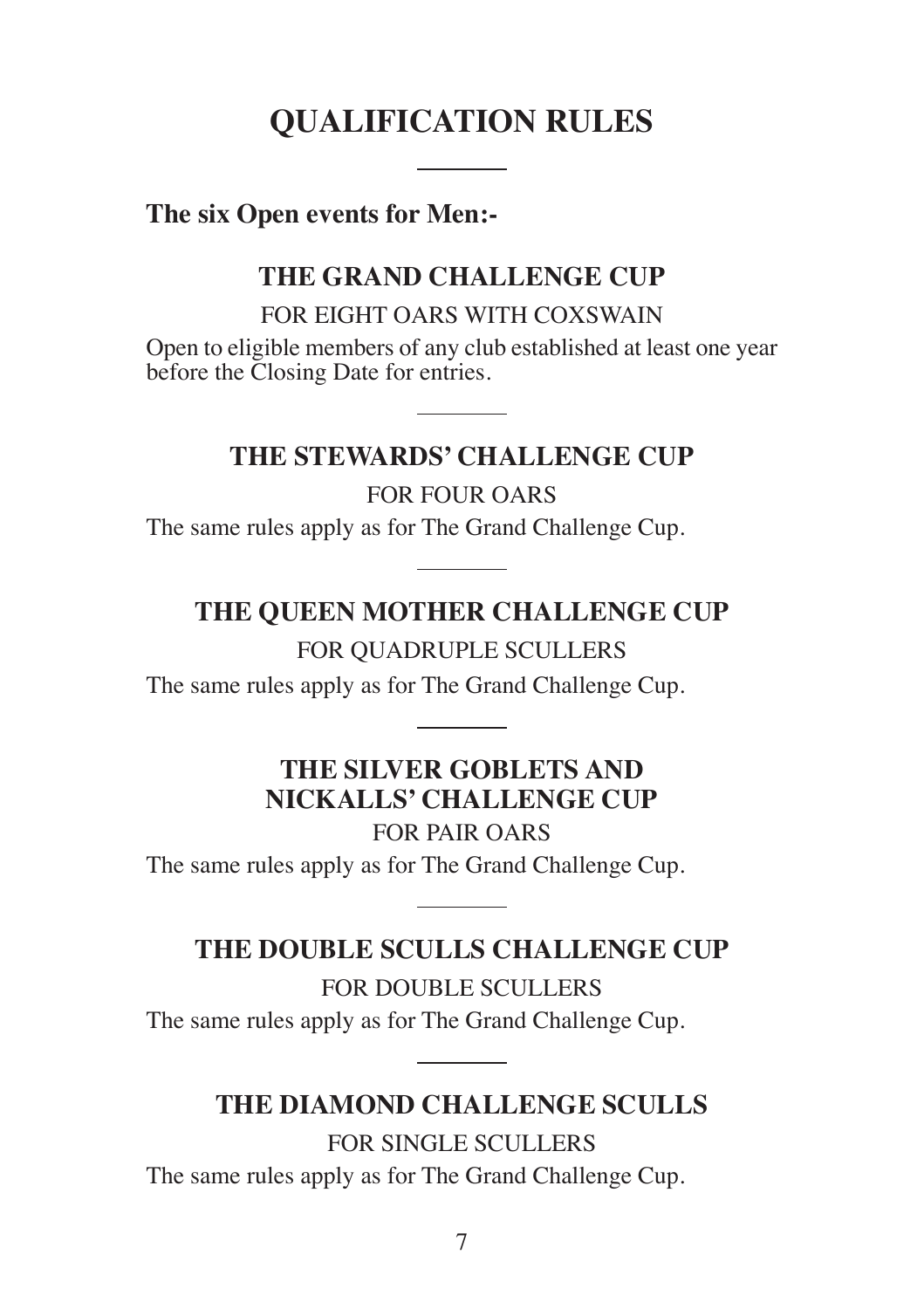## **The six Open events for Women:-**

## **THE REMENHAM CHALLENGE CUP**

FOR EIGHT OARS WITH COXSWAIN

Open to eligible members of any club established at least one year before the Closing Date for entries.

# **THE TOWN CHALLENGE CUP**

FOR FOUR OARS The same rules apply as for The Remenham Challenge Cup.

**THE PRINCESS GRACE CHALLENGE CUP** FOR QUADRUPLE SCULLERS The same rules apply as for The Remenham Challenge Cup.

## **THE HAMBLEDEN PAIRS CHALLENGE CUP**

FOR PAIR OARS The same rules apply as for The Remenham Challenge Cup.

## **THE STONOR CHALLENGE TROPHY**

FOR DOUBLE SCULLERS The same rules apply as for The Remenham Challenge Cup.

**THE PRINCESS ROYAL CHALLENGE CUP** FOR SINGLE SCULLERS The same rules apply as for The Remenham Challenge Cup.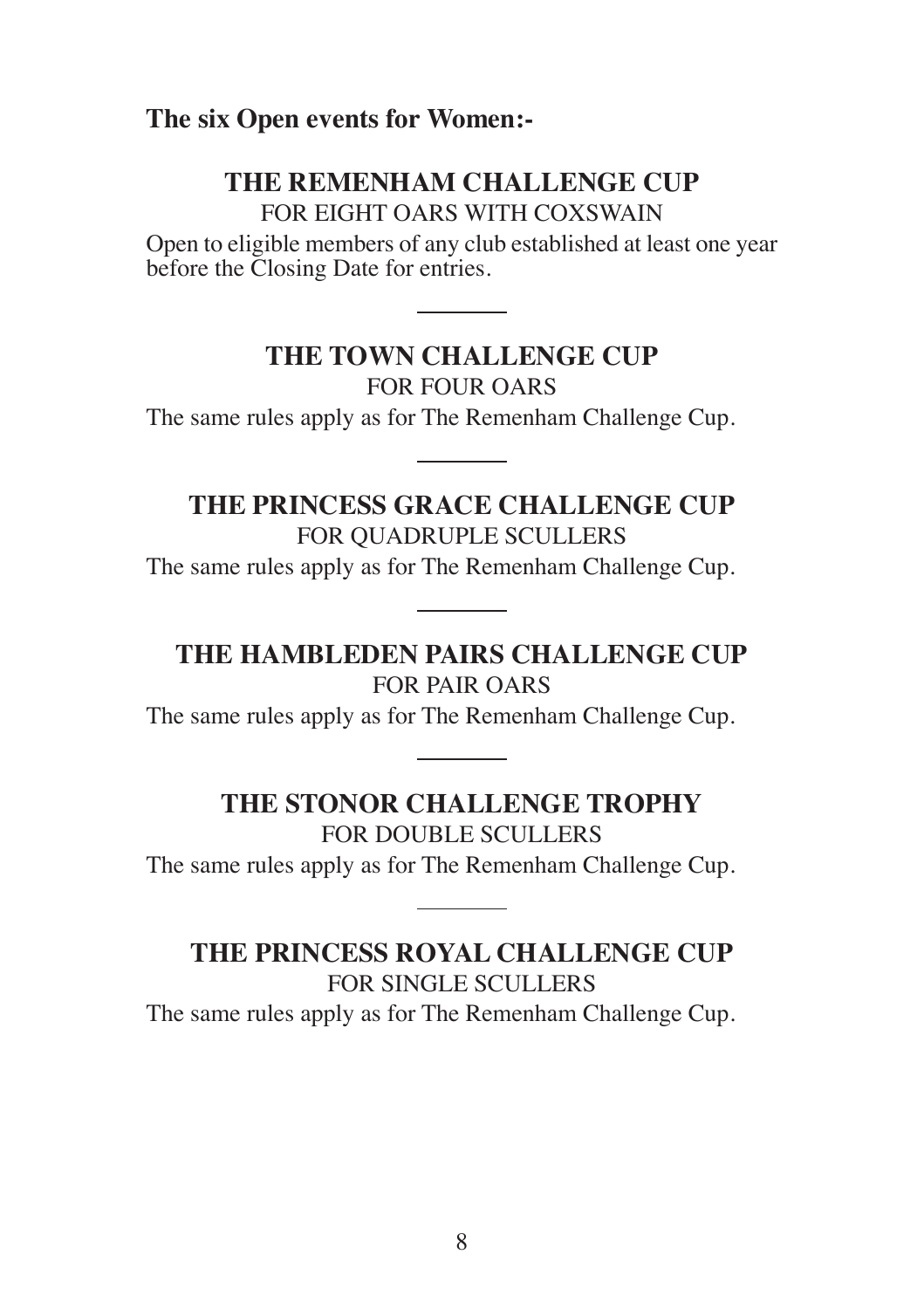**The three Intermediate events for Men, catering for the best club and student crews below the Open level:-**

# **THE LADIES' CHALLENGE PLATE**

FOR EIGHT OARS WITH COXSWAIN

1. Any crew of eligible members of any club established at least one year before the Closing Date for entries may contend for this prize, subject to the following:-

No heavyweight World Rowing Senior national crew may contend for this prize.

2. No one (coxswains excepted) shall compete in this event and in any other eight-oared event at the same Regatta.

# **THE VISITORS' CHALLENGE CUP**

## FOR FOUR OARS

1. Any crew of eligible members of any club established at least one year before the Closing Date for entries may contend for this prize, subject to the following:-

No World Rowing Senior national crew, heavyweight or lightweight, may contend for this prize.

2. No one shall compete in this event and in any other fouroared event at the same Regatta.

# **THE PRINCE OF WALES CHALLENGE CUP**

## FOR QUADRUPLE SCULLERS

1. Any crew of eligible members of any club established at least one year before the Closing Date for entries may contend for this prize, subject to the following:-

No heavyweight World Rowing Senior national crew may contend for this prize.

2. No one shall compete in this event and in any other sculling event at the same Regatta.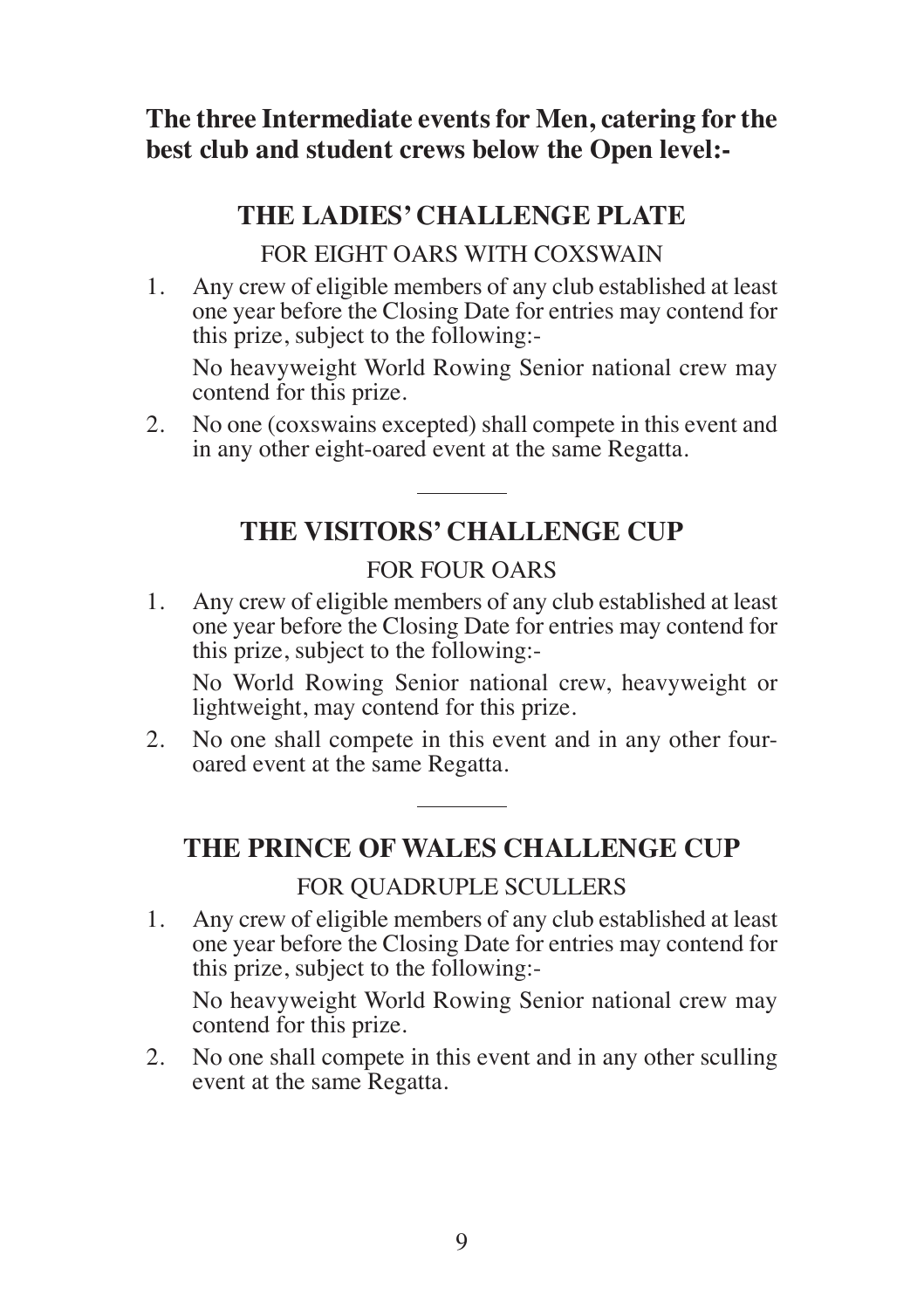# **The three Club events for Men, catering for crews below the Intermediate level:-**

## **THE THAMES CHALLENGE CUP**

## FOR EIGHT OARS WITH COXSWAIN

- 1. Any crew of eligible members of any one club established at least one year before the Closing Date for entries may contend for this prize, subject to the following:-
	- (a) No crew of a boat club of any university, college or secondary school shall be qualified to contend for this prize.
	- (b) No current national squad member, heavyweight or lightweight, shall compete in this event.
	- (c) No World Rowing Under 23 national crew may contend for this prize.
	- (d) No one shall compete in this event if he has rowed, sculled or coxed in an Olympic Games, a Final Olympic Qualification Regatta or a World Rowing Senior World Champion ships or Senior European Champion ships.
	- (e) No one shall compete in this event if he has won a medal at a World Rowing Under 23 Championships.
	- (f) No rower shall compete in this event if he has in any previous year won an event at the Regatta, other than The Temple, The Prince Albert, The Princess Elizabeth or The Fawley Challenge Cups, save that, subject to Rule (g) below, any crew, other than one representing the current holders of The Thames or The Wyfold Challenge Cups, may contain up to two rowers who have in a previous year won The Thames, The Wyfold or The Britannia Challenge Cups.
	- (g) No coxswain shall compete in this event if he or she has in any previous year won an event at the Regatta, other than The Thames, The Wargrave, The Temple, The Island, The Britannia, The Prince Albert or The Princess Elizabeth Challenge Cups, or The Prince Philip Challenge Trophy; where a coxswain has in a previous year won The Thames, The Wargrave or The Britannia Challenge Cups, the crew may contain only one rower who has in a previous year won The Thames, The Wyfold or The Britannia Challenge Cups; where a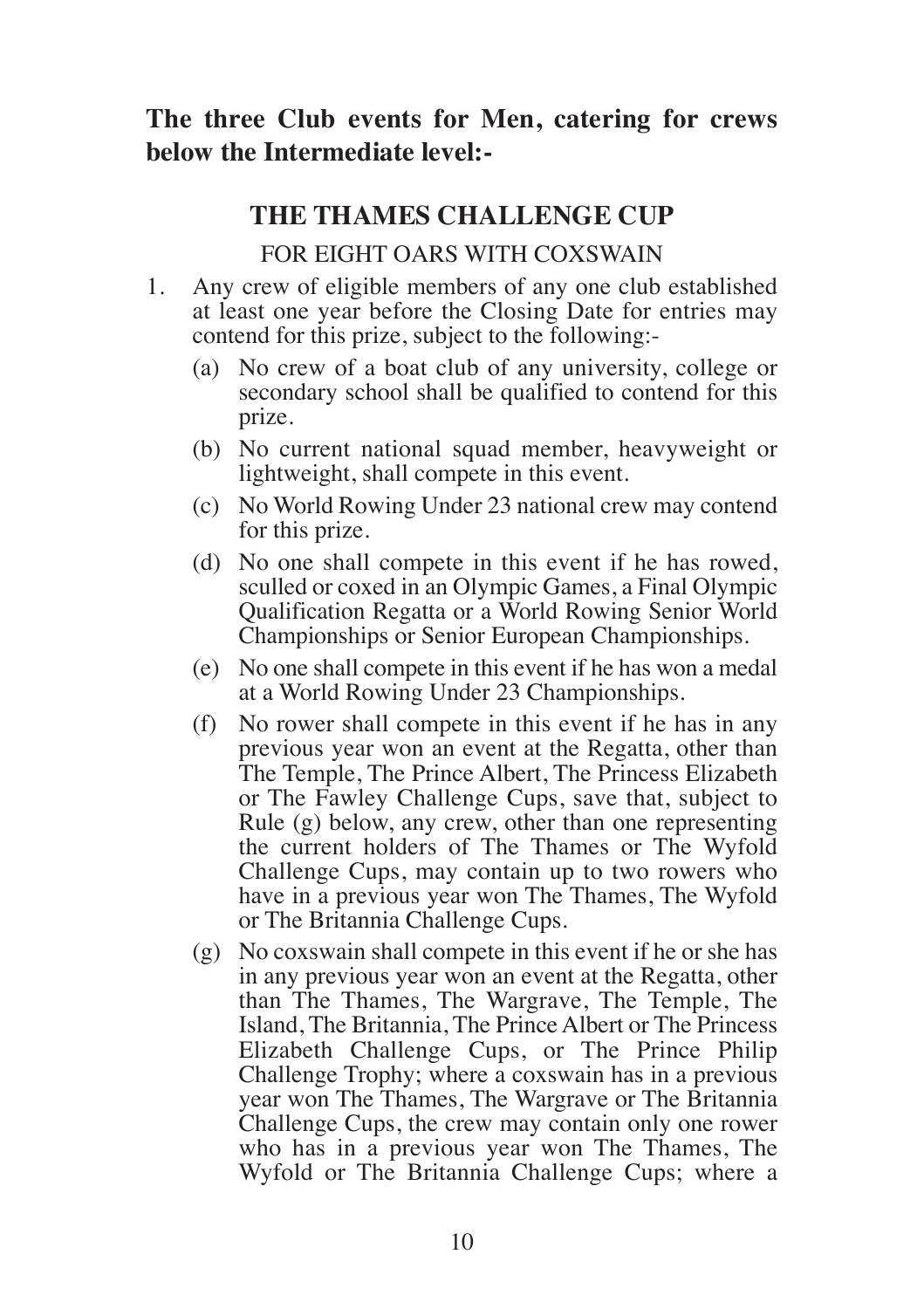coxswain is himself or herself a current holder of The Thames or The Wargrave Challenge Cups, he or she shall not compete in this event representing the same club.

- (h) No crew of an alumni boat club of a university or college shall be qualified to contend for this prize if the crew contains any current -year students from the associated university or college.
- 2. No one (coxswains excepted) shall compete in this event and in any other event at the same Regatta.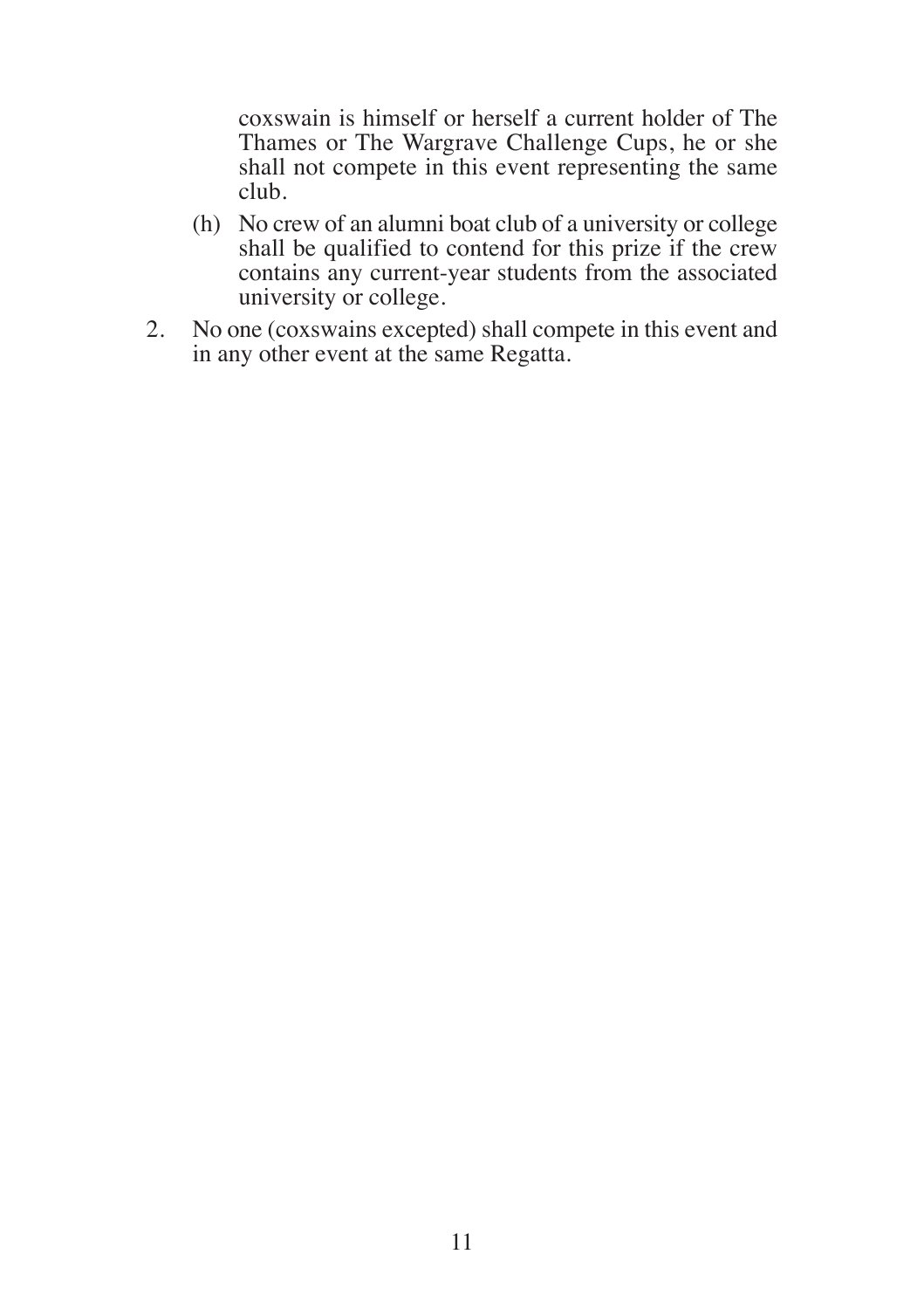# **THE WYFOLD CHALLENGE CUP**

#### FOR FOUR OARS

- 1. Any crew of eligible members of any one club established at least one year before the Closing Date for entries may contend for this prize, subject to the following:-
	- (a) No crew of a boat club of any university, college or secondary school shall be qualified to contend for this prize.
	- (b) No current national squad member, heavyweight or lightweight, shall compete in this event.
	- (c) No World Rowing Under 23 national crew may contend for this prize.
	- (d) No one shall compete in this event if he has rowed or sculled in an Olympic Games, a Final Olympic Qualification Regatta or a World Rowing Senior World Champion ships or Senior European Champion ships.
	- (e) No one shall compete in this event if he has won a medal at a World Rowing Under 23 Championships.
	- (f) No one shall compete in this event if he has previously won an event at the Regatta, other than The Temple, The Prince Albert, The Princess Elizabeth or The Fawley Challenge Cups, save that any crew, other than one representing the current holders of The Thames or The Wyfold Challenge Cups, may contain up to one member who has previously won The Thames, The Wyfold or The Britannia Challenge Cups.
	- (g) No crew of an alumni boat club of a university or college shall be qualified to contend for this prize if the crew contains any current-year students from the associated university or college.
- 2. No one shall compete in this event and in any other event at the same Regatta.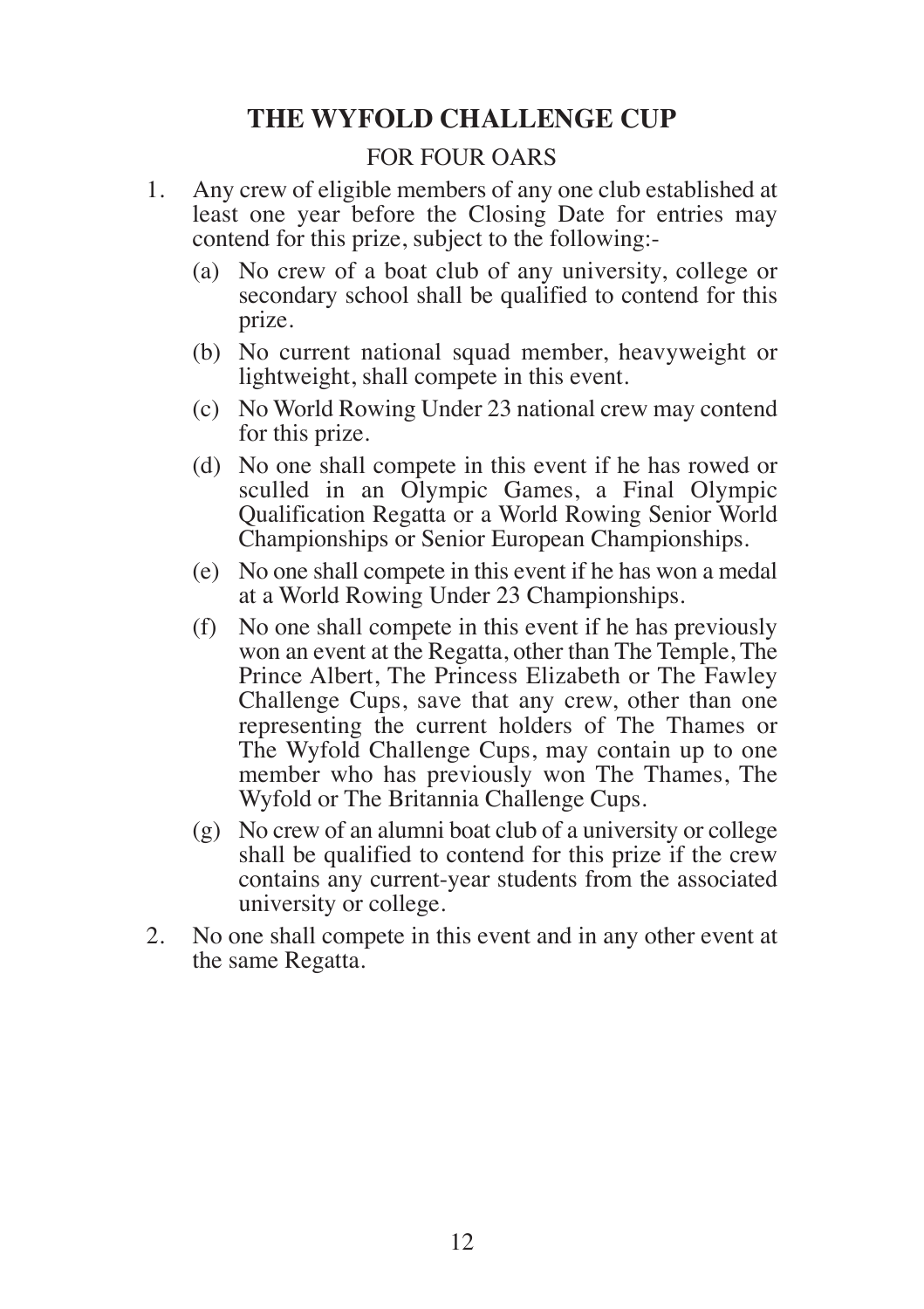# **THE BRITANNIA CHALLENGE CUP**

#### FOR FOUR OARS WITH COXSWAIN

- 1. Any crew of eligible members of any one club established at least one year before the Closing Date for entries may contend for this prize, subject to the following:-
	- (a) No crew of a boat club of any university, college or secondary school shall be qualified to contend for this prize.
	- (b) No current national squad member, heavyweight or lightweight, shall compete in this event.
	- (c) No World Rowing Under 23 national crew may contend for this prize.
	- (d) No one shall compete in this event if he has rowed, sculled or coxed in an Olympic Games, a Final Olympic Qualification Regatta or a World Rowing Senior World Champion ships or Senior European Championships or Under 23 Championships.
	- (e) No one shall compete in this event if he is a "Blue" or has rowed or coxed in an analogous crew, including, for example, in the United States of America, Heavyweight Varsity crews competing in the Eastern Sprints or in the Pac-12 Championships.
	- (f) No rower shall compete in this event if he has in any previous year won an event at the Regatta, other than The Temple, The Prince Albert, The Princess Elizabeth or The Fawley Challenge Cups.
	- (g) No coxswain shall compete in this event if he or she has in any previous year won an event at the Regatta, other than The Temple, The Island, The Prince Albert or The Princess Elizabeth Challenge Cups, or The Prince Philip Challenge Trophy.
	- (h) No crew of an alumni boat club of a university or college shall be qualified to contend for this prize if the crew contains any current-year students from the associated university or college.
- 2. No one (coxswains excepted) shall compete in this event and in any other event at the same Regatta.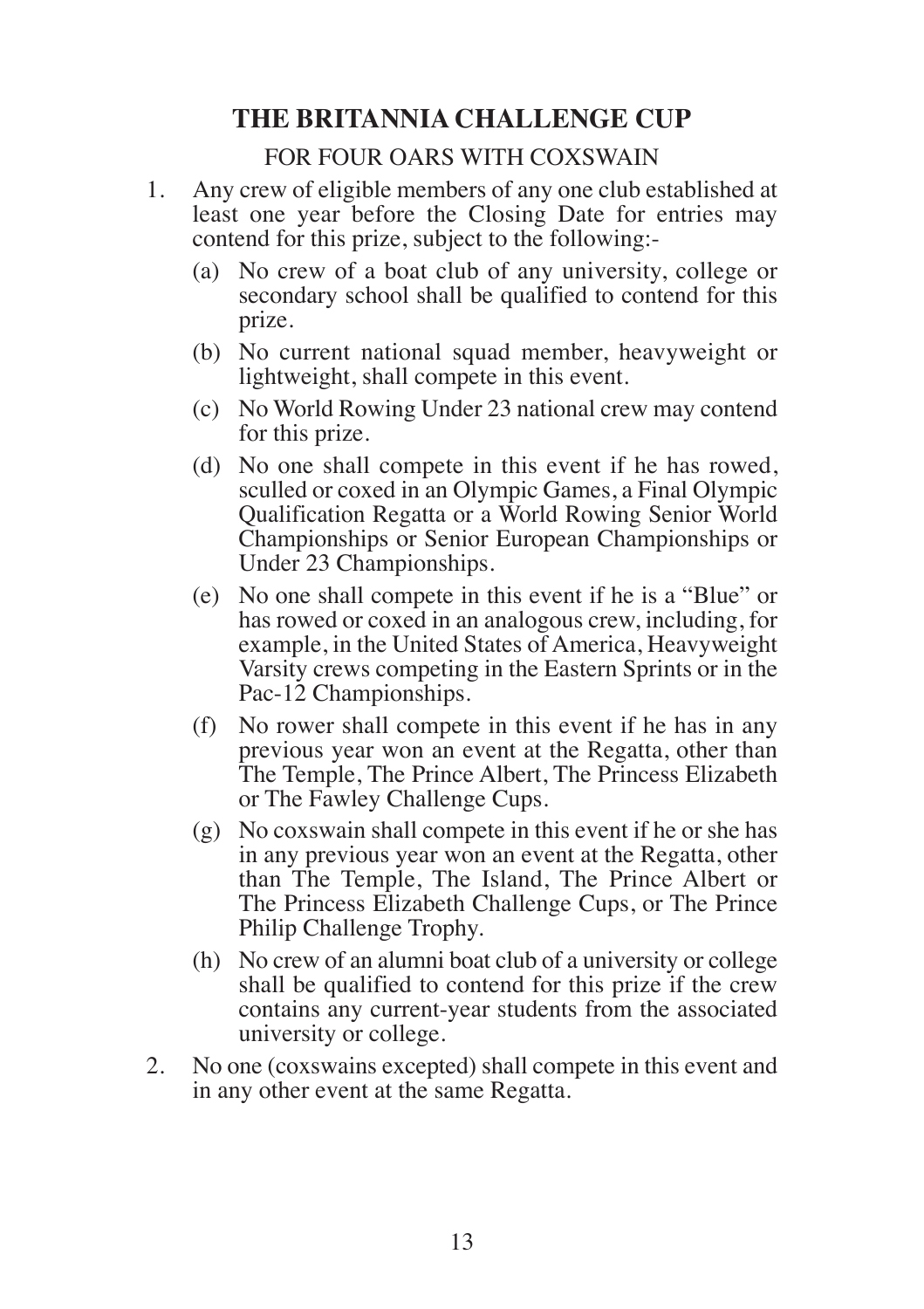## **The one Club event for Women:-**

# **THE WARGRAVE CHALLENGE CUP**

## FOR EIGHT OARS WITH COXSWAIN

- 1. Any crew of eligible members of any one club established at least one year before the Closing Date for entries may contend for this prize, subject to the following:-
	- (a) No crew of a boat club of any university, college or secondary school shall be qualified to contend for this prize.
	- (b) No current national squad member, heavyweight or lightweight, shall compete in this event.
	- (c) No World Rowing Under 23 national crew may contend for this prize.
	- (d) No one shall compete in this event if she has rowed, sculled or coxed in an Olympic Games, a Final Olympic Qualification Regatta or a World Rowing Senior World Champion ships or Senior European Champion ships.
	- (e) No one shall compete in this event if she has won a medal at a World Rowing Under 23 Championships.
	- (f) No rower shall compete in this event if she has in any previous year won an event at the Regatta, other than The Island Challenge Cup, The Prince Philip Challenge Trophy or The Diamond Jubilee Challenge Cup, save that, subject to Rule (g) below, any crew may contain up to two rowers who have in a previous year won The Wargrave Challenge Cup.
	- (g) No coxswain shall compete in this event if she or he has in any previous year won an event at the Regatta, other than The Thames, The Wargrave, The Temple, The Island, The Britannia, The Prince Albert or The Princess Elizabeth Challenge Cups, or The Prince Philip Challenge Trophy; where a coxswain has in a previous year won The Thames, The Wargrave or The Britannia Challenge Cups, the crew may contain only one rower who has in a previous year won The Wargrave Challenge Cup.
	- (h) No crew of an alumni boat club of a university or college shall be qualified to contend for this prize if the crew contains any current-year students from the associated university or college.
- 2. No one (coxswains excepted) shall compete in this event and in any other event at the same Regatta.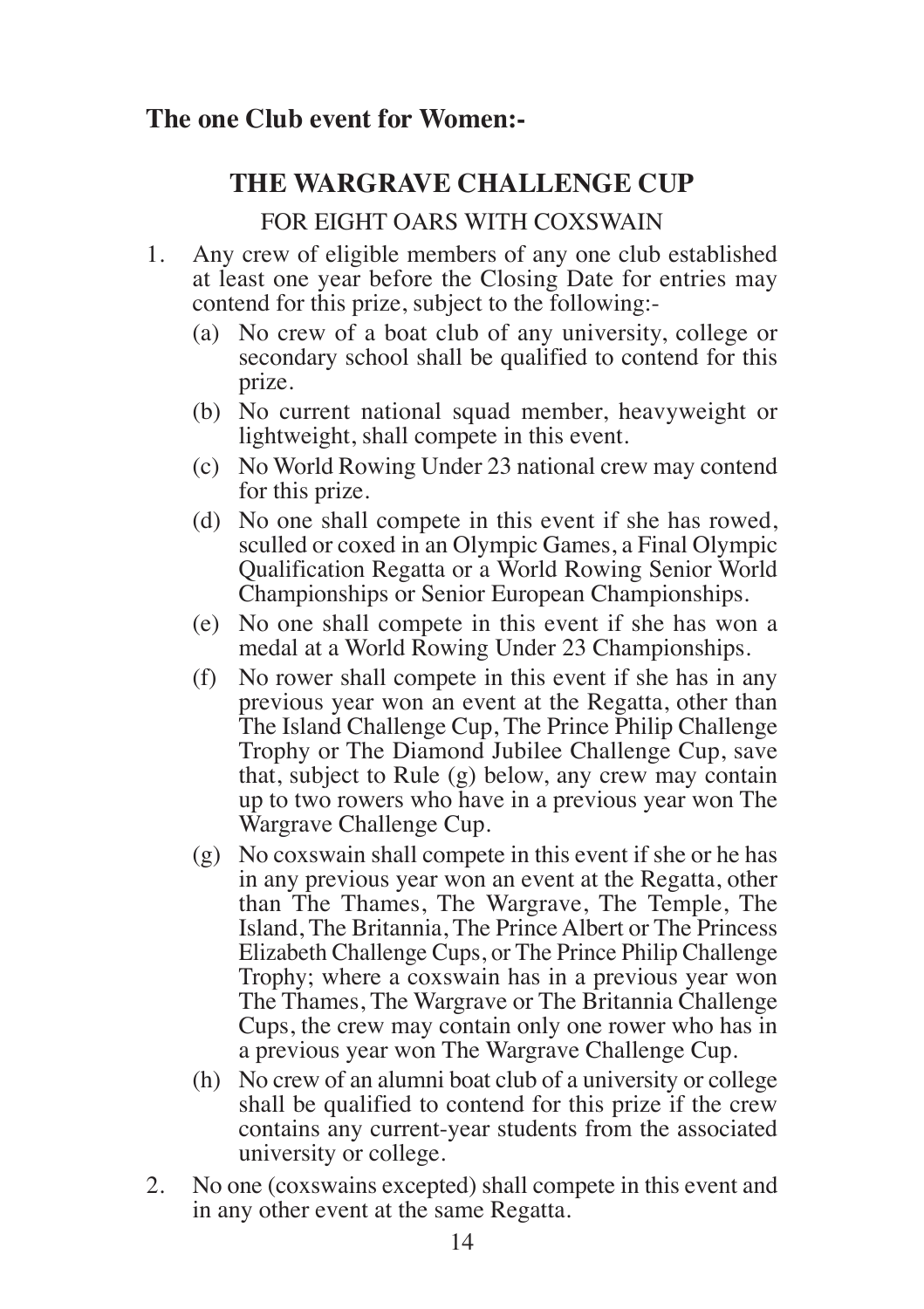# **The two Student events for Men, catering for student crews below the Intermediate level:-**

# **THE TEMPLE CHALLENGE CUP**

## FOR EIGHT OARS WITH COXSWAIN

- 1. Any crew of eligible members of a boat club of any university, college or secondary school, such club being established at least one year before the Closing Date for entries, may contend for this prize, subject to the following:-
	- (a) Every member of a crew of a university or college boat club shall be, or shall within two months of the Closing Date for entries have been, a full-time internal student of the university or college.
	- (b) Every member of a crew of any secondary school shall at the Closing Date for entries be a *bona fide* member *in statu pupillari* of the school.
	- (c) No rower shall compete in this event if he has in any previous year won an event at the Regatta, other than The Thames, The Wyfold, The Britannia, The Prince Albert, The Princess Elizabeth or The Fawley Challenge Cups.
	- (d) No coxswain shall compete in this event if he or she has in any previous year won an event at the Regatta, other than The Thames, The Wargrave, The Britannia, The Prince Albert or The Princess Elizabeth Challenge Cups, or The Prince Philip Challenge Trophy.
	- (e) No current national squad member, heavyweight or lightweight, shall compete in this event.
	- (f) No one shall compete in this event if he has rowed, sculled or coxed in an Olympic Games, a Final Olympic Qualification Regatta or a World Rowing Senior World Champion ships or Senior European Championships.
	- (g) No one shall compete in this event if he has won a medal at a World Rowing Under 23 Championships.
- 2. Combined entries may only be made by no more than two college boat clubs of any one university.
- 3. No one (coxswains excepted) shall compete in this event and in any other eight-oared event at the same Regatta.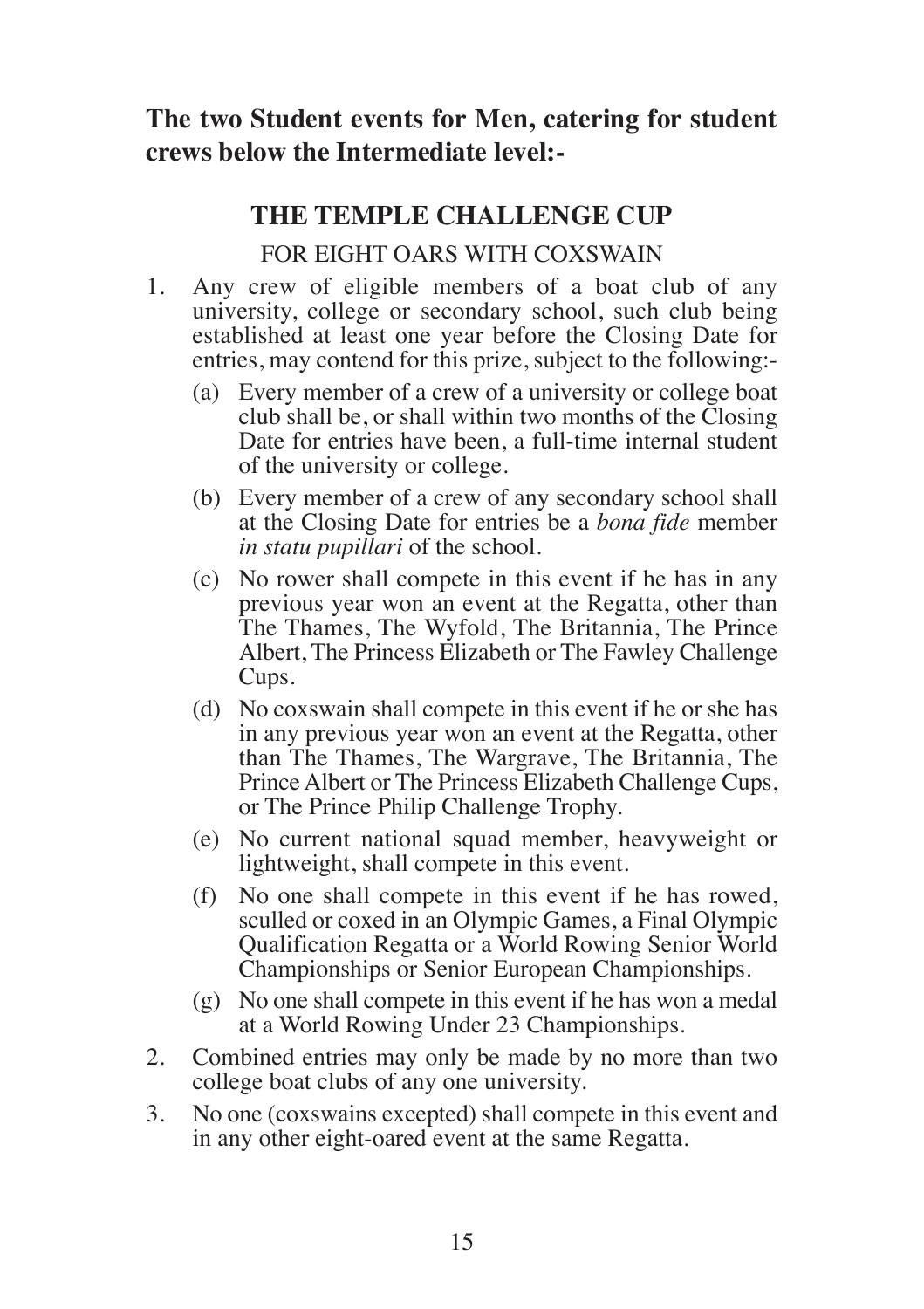# **THE PRINCE ALBERT CHALLENGE CUP**

#### FOR FOUR OARS WITH COXSWAIN

- 1. Any crew of eligible members of a boat club of any university, college or secondary school, such club being established at least one year before the Closing Date for entries, may contend for this prize, subject to the following:-
	- (a) Every member of a crew of a university or college boat club shall be, or shall within two months of the Closing Date for entries have been, a full-time internal student of the university or college.
	- (b) Every member of a crew of any secondary school shall at the Closing Date for entries be a *bona fide* member *in statu pupillari* of the school.
	- (c) No rower shall compete in this event if he has in any previous year won an event at the Regatta, other than The Princess Elizabeth or The Fawley Challenge Cups.
	- (d) No coxswain shall compete in this event if he or she has in any previous year won an event at the Regatta, other than The Princess Elizabeth Challenge Cup or The Prince Philip Challenge Trophy.
	- (e) No current national squad member, heavyweight or light weight, shall compete in this event.
	- (f) No one shall compete in this event if he has rowed, sculled or coxed in an Olympic Games, a Final Olympic Qualification Regatta or a World Rowing Senior World Champion ships or Senior European Championships.
	- (g) No one shall compete in this event if he has won a medal at a World Rowing Under 23 Championships.
	- (h) No one shall compete in this event if he is a "Blue" or has rowed or coxed in an analogous crew, including, for example, in the United States of America, Heavyweight Varsity crews competing in the Eastern Sprints or in the Pac-12 Champion ships.
- 2. The same rule applies as Rule 2 for The Temple Challenge Cup.
- 3. No one (coxswains excepted) shall compete in this event and in any other event at the same Regatta.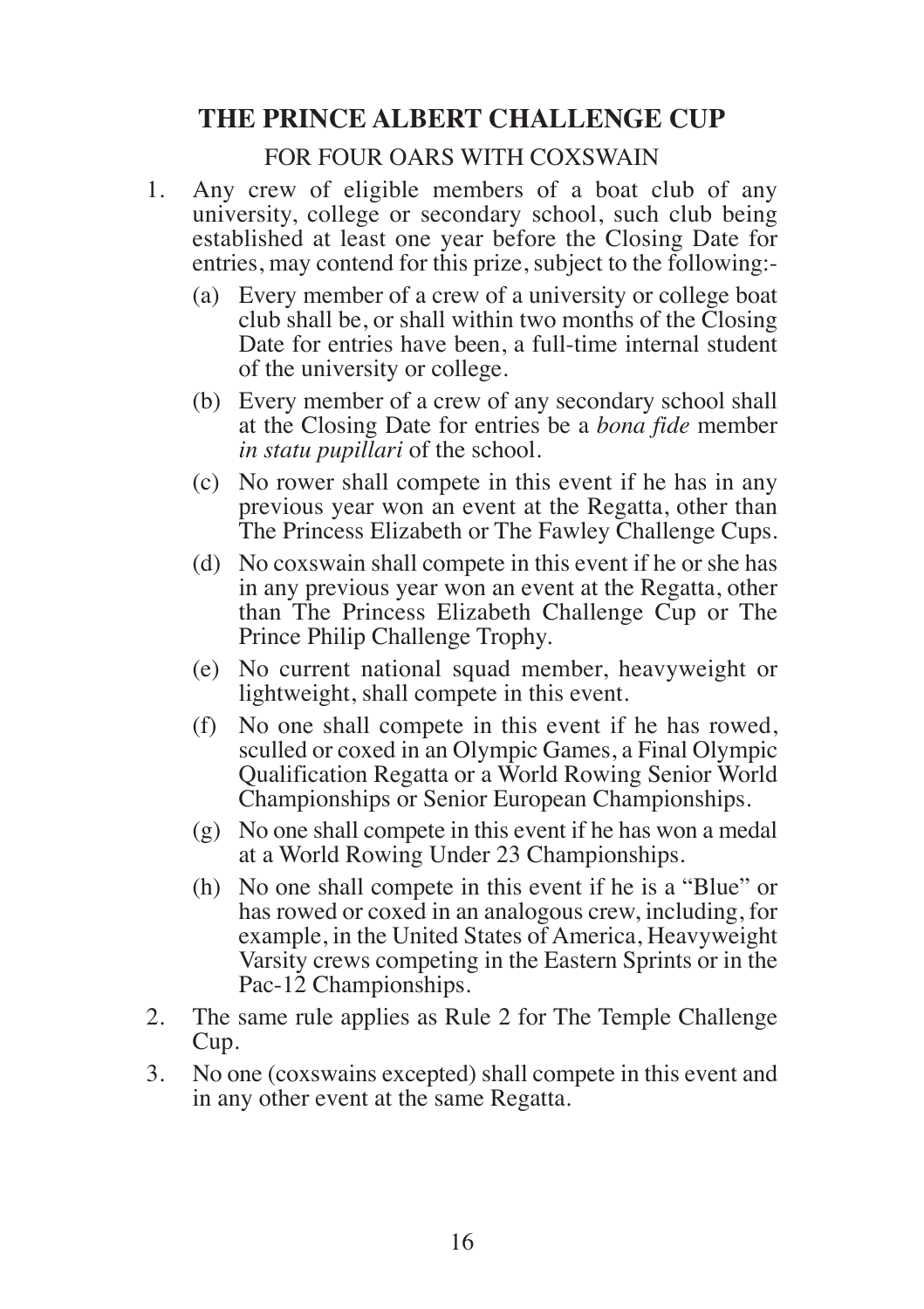## **The one event for Student Women:-**

# **THE ISLAND CHALLENGE CUP**

### FOR EIGHT OARS WITH COXSWAIN

- 1. Any crew of eligible members of a boat club of any university, college or secondary school, such club being established at least one year before the Closing Date for entries, may contend for this prize, subject to the following:-
	- (a) Every member of a crew of a university or college boat club shall be, or shall within two months of the Closing Date for entries have been, a full-time internal student of the university or college.
	- (b) Every member of a crew of any secondary school shall at the Closing Date for entries be a *bona fide* member *in statu pupillari* of the school.
	- (c) No rower shall compete in this event if she has in any previous year won an event at the Regatta, other than The Wargrave Challenge Cup, The Prince Philip Challenge Trophy or The Diamond Jubilee Challenge Cup.
	- (d) No coxswain shall compete in this event if she or he has in any previous year won an event at the Regatta, other than The Thames, The Wargrave, The Britannia, The Prince Albert or The Princess Elizabeth Challenge Cups, or The Prince Philip Challenge Trophy.
	- (e) No current national squad member, heavyweight or light weight, shall compete in this event.
	- (f) No one shall compete in this event if she has rowed, sculled or coxed in an Olympic Games, a Final Olympic Qualification Regatta or a World Rowing Senior World Championships or Senior European Championships.
	- (g) No one shall compete in this event if she has won a medal at a World Rowing Under 23 Championships.
- 2. Combined entries may only be made by no more than two college boat clubs of any one university.
- 3. No one (coxswains excepted) shall compete in this event and in any other eight-oared event at the same Regatta.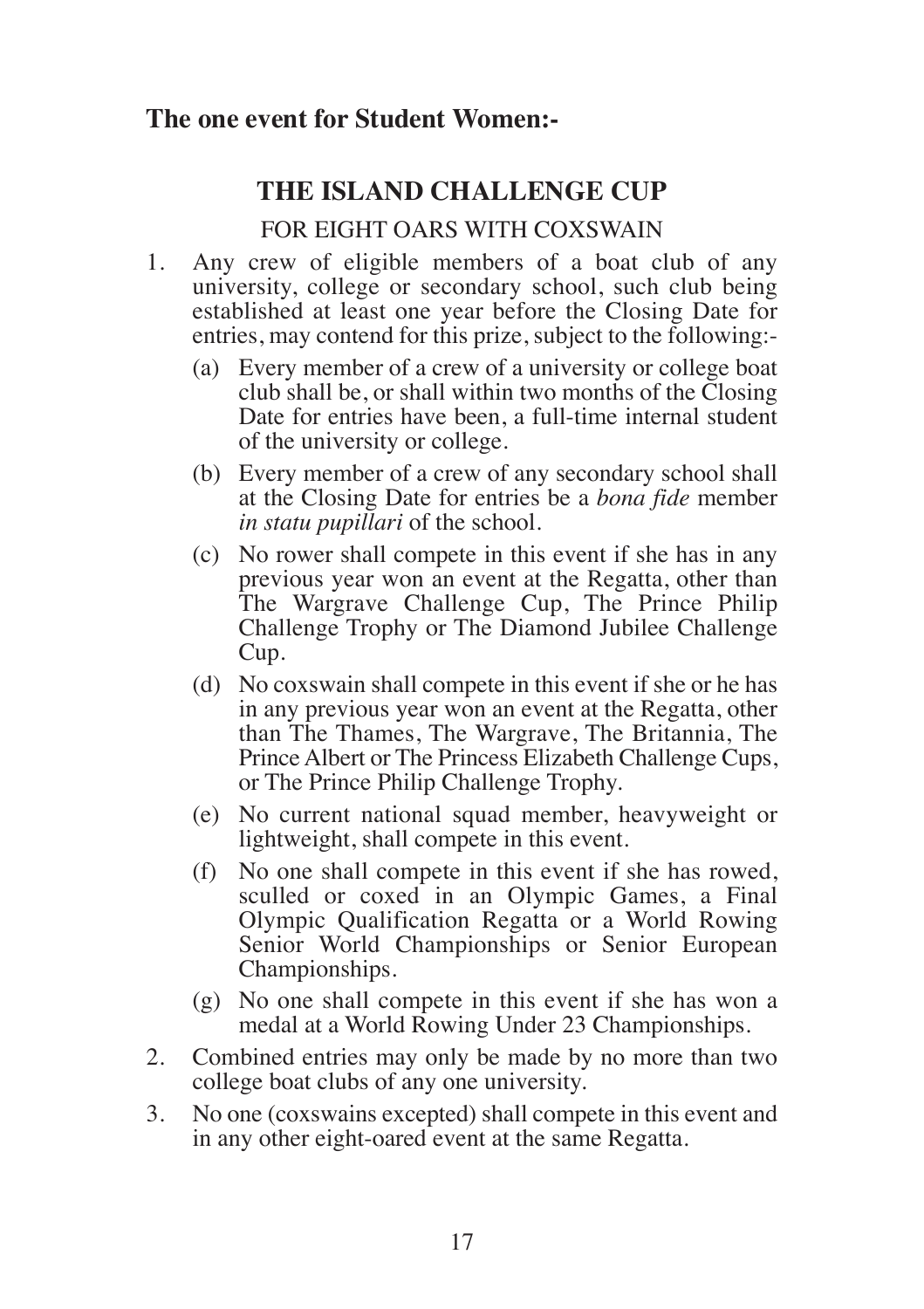# **The two events for Junior Men:- THE PRINCESS ELIZABETH CHALLENGE CUP**

## FOR EIGHT OARS WITH COXSWAIN

- 1. Any crew of school boys who are members of a boat club of any one secondary school in the United Kingdom or analogous school elsewhere, such club being established at least one year before the Closing Date for entries, may contend for this prize, subject to the following:-
	- (a) Every member of the crew shall at the Closing Date for entries be a *bona fide* member *in statu pupillari* of such school.
	- (b) No one shall compete who will have attained his nineteenth birthday by the end of the Regatta.
	- (c) Only one crew per school may enter this event.
- 2. No one (coxswains excepted) shall compete in this event and in any other eight-oared event at the same Regatta.

# **THE FAWLEY CHALLENGE CUP**

## FOR QUADRUPLE SCULLERS

- 1. Any crew of eligible members of any one club or secondary school boat club, such club being established at least one year before the Closing Date for entries, may contend for this prize, subject to the following:-
	- (a) Every member of the crew of any secondary school shall at the Closing Date for entries be a *bona fide* member *in statu pupillari* of such school.
	- (b) No one shall compete who will have attained his eighteenth birthday before the first day of September preceding the event.
	- (c) Any sculler who has registered as a member of a club with the Junior programme of British Rowing (or other National Federation) shall compete only for that club.
	- (d) Any sculler who has represented his club or secondary school boat club at the National Schools' Regatta, or at an analogous national event elsewhere, shall compete only for that club or secondary school.
- 2. No one shall compete in this event and in any other event at the same Regatta.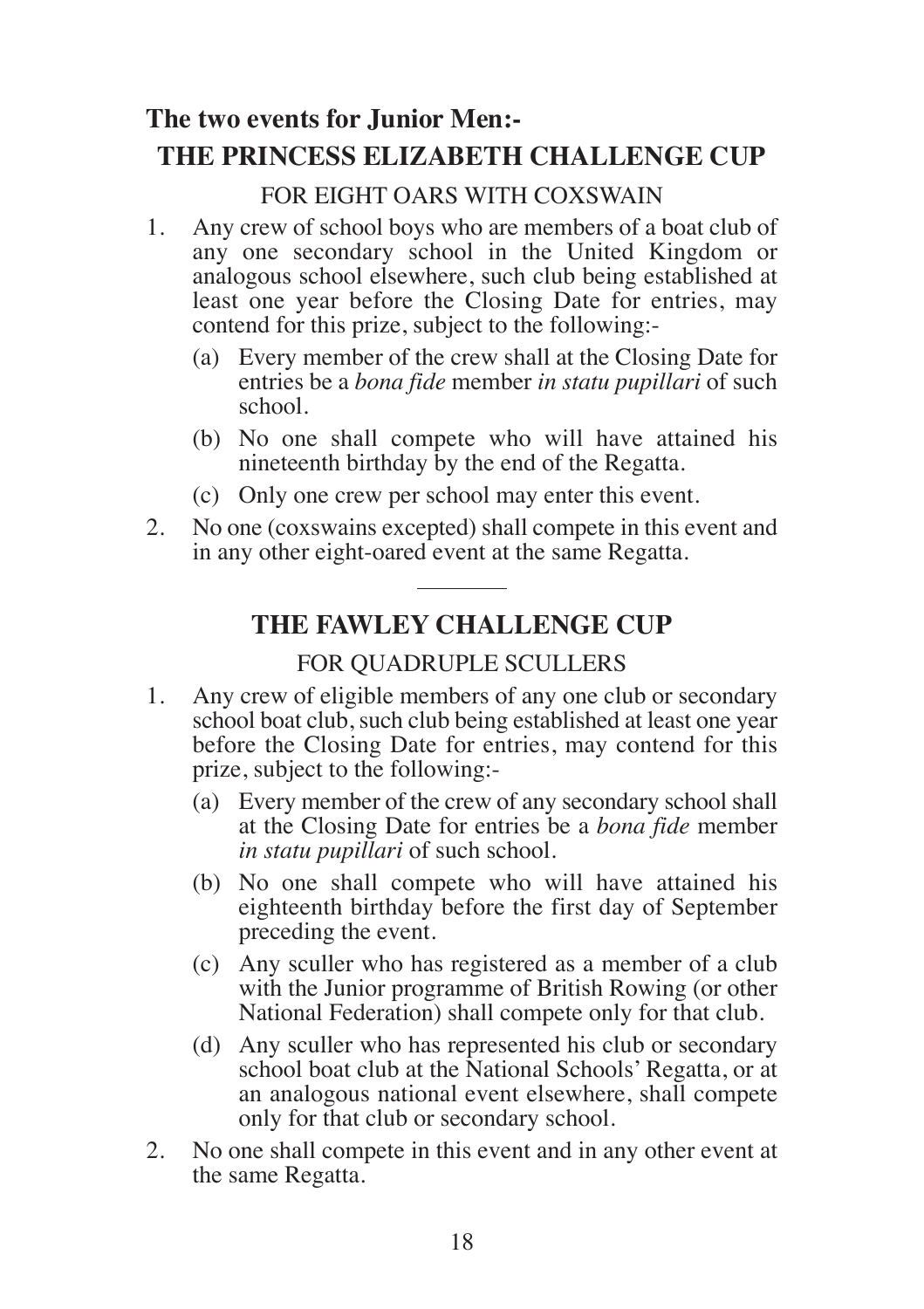# **The two events for Junior Women:-**

# **THE PRINCE PHILIP CHALLENGE TROPHY**

## FOR EIGHT OARS WITH COXSWAIN

- 1. Any crew of eligible members of any one club or secondary school boat club, such club being established at least one year before the Closing Date for entries, may contend for this prize, subject to the following:-
	- (a) Every member of the crew of any secondary school shall at the Closing Date for entries be a *bona fide* member *in statu pupillari* of such school.
	- (b) No one shall compete who will have attained her eighteenth birthday before the first day of September preceding the event.
	- (c) Any rower who has registered as a member of a club with the Junior programme of British Rowing (or other National Federation) shall compete only for that club.
	- (d) Any rower who has represented her club or secondary school boat club at the National Schools' Regatta, or at an analogous national event elsewhere, shall compete only for that club or secondary school.
	- (e) Only one crew per club or school may enter this event.
- 2. No one (coxswains excepted) shall compete in this event and in any other event at the same Regatta.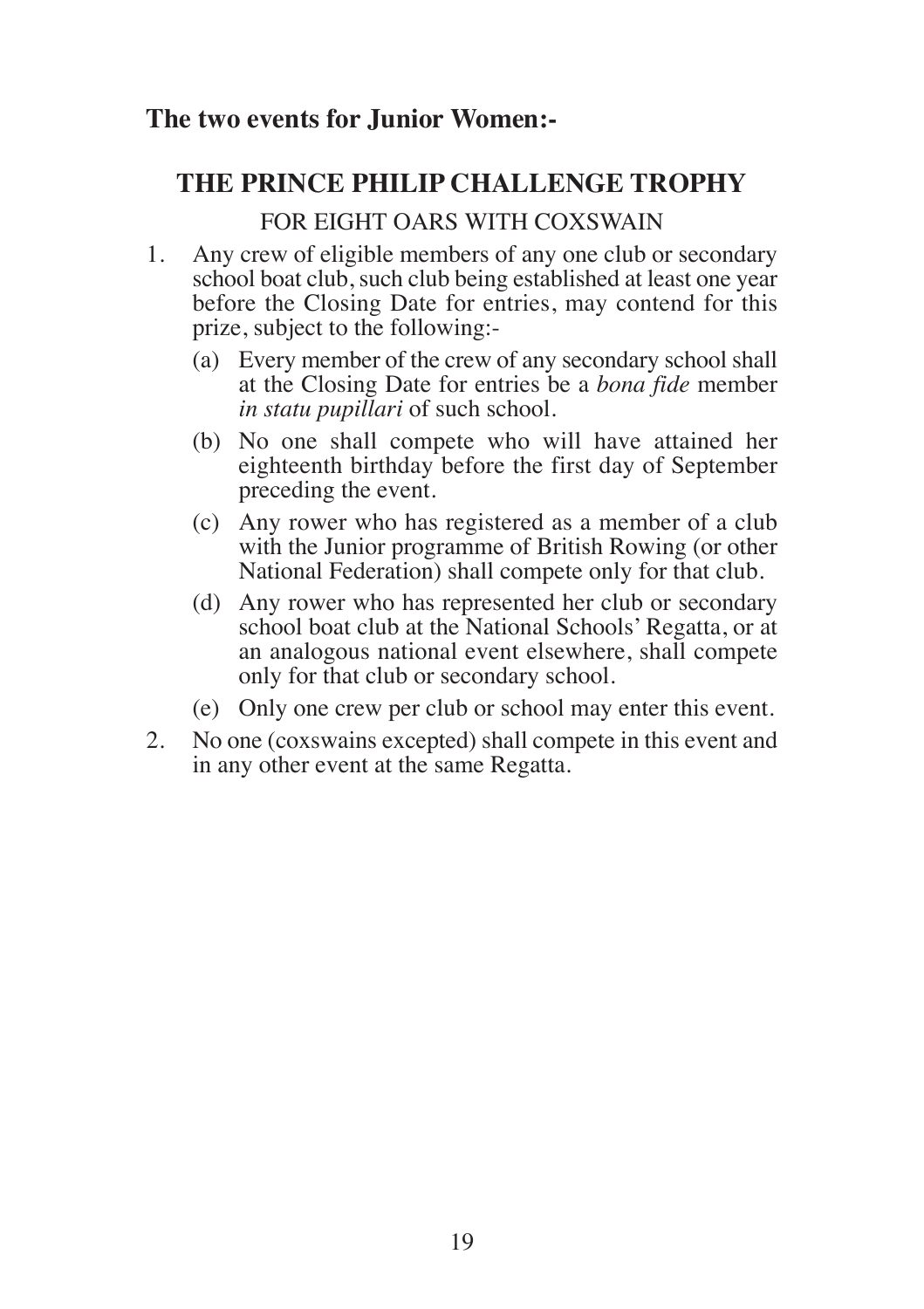# **THE DIAMOND JUBILEE CHALLENGE CUP**

### FOR QUADRUPLE SCULLERS

- 1. Any crew of eligible members of any one club or secondary school boat club, such club being established at least one year before the Closing Date for entries, may contend for this prize, subject to the following:-
	- (a) Every member of the crew of any secondary school shall at the Closing Date for entries be a *bona fide* member *in statu pupillari* of such school.
	- (b) No one shall compete who will have attained her eighteenth birthday before the first day of September preceding the event.
	- (c) Any sculler who has registered as a member of a club with the Junior programme of British Rowing (or other National Federation) shall compete only for that club.
	- (d) Any sculler who has represented her club or secondary school boat club at the National Schools' Regatta, or at an analogous national event elsewhere, shall compete only for that club or secondary school.
- 2. No one shall compete in this event and in any other event at the same Regatta.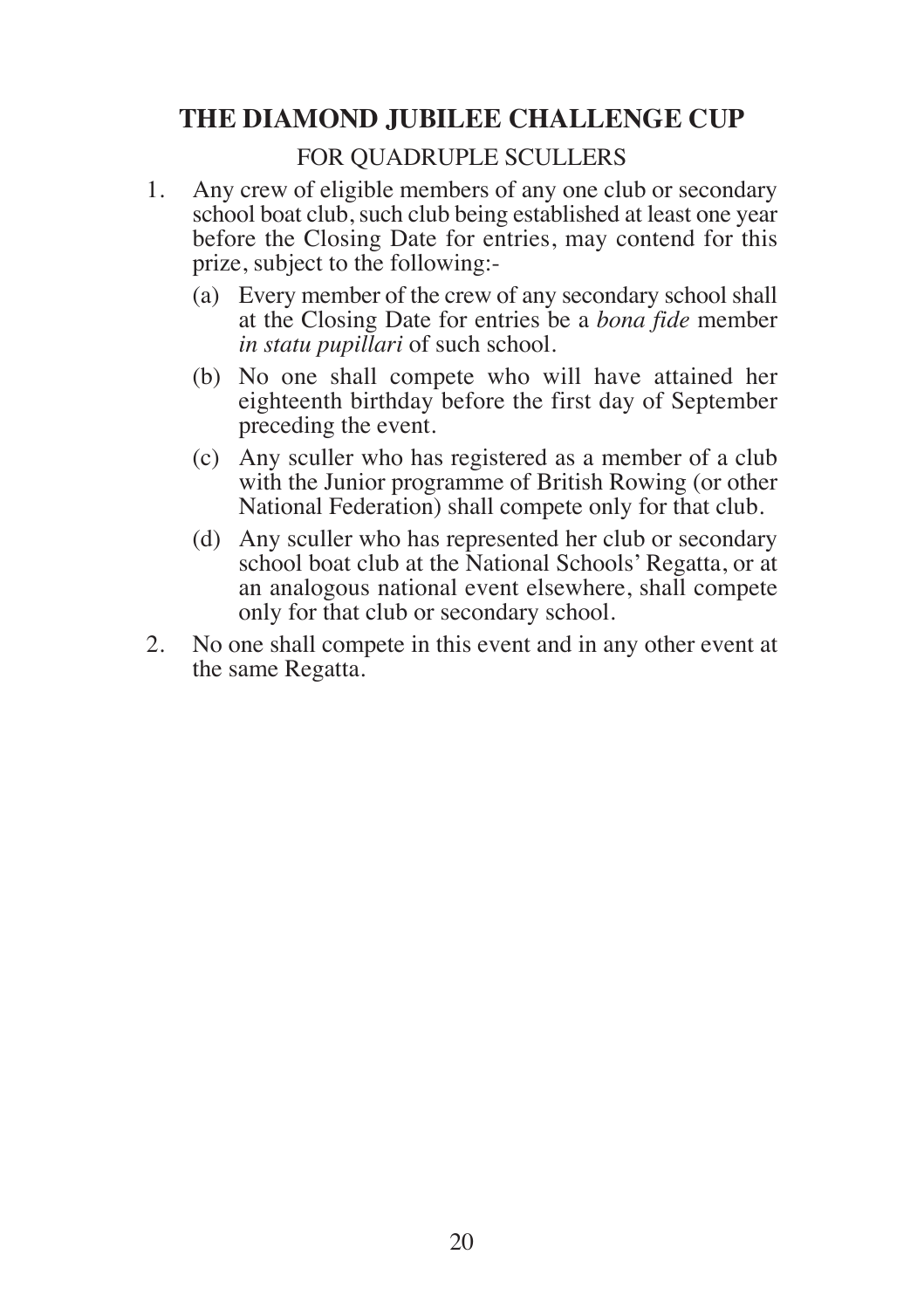# **GENERAL RULES**

# **INDEX**

|                                           | <b>RULES</b> |
|-------------------------------------------|--------------|
| <b>ELIGIBILITY</b>                        | $1 - 3$      |
| <b>ENTRIES</b>                            | $4 - 11$     |
| INSURANCE AND RESPONSIBILITY FOR PROPERTY | 12           |
| <b>ENTRY FEES</b>                         | 13           |
| <b>LIST OF ENTRIES</b>                    | $14 - 15$    |
| <b>SUBSTITUTION</b>                       | $16 - 17$    |
| PRESCRIBED NUMBER OF ENTRIES              | 18           |
| <b>HEATS</b>                              | 19           |
| <b>OUALIFYING RACES</b>                   | 20           |
| <b>OBJECTIONS TO ENTRIES</b>              | 21           |
| <b>THE COURSE</b>                         | 22           |
| <b>STATIONS</b>                           | 23           |
| WITHDRAWALS AND ROWING OVER               | $24 - 25$    |
| <b>CLOTHING</b>                           | 26           |
| <b>CREW REGISTRATION</b>                  | 27           |
| <b>COXSWAINS</b>                          | 28           |
| <b>SAFETY PRECAUTIONS</b>                 | $29 - 32$    |
| <b>IDENTIFICATION OF CREWS</b>            | 33           |
| PROHIBITED ARTIFICES                      | $34 - 35$    |
| <b>ANTI-DOPING</b>                        | 36           |
| POWERS OF THE COMMITTEE                   | 37           |
| RACE OFFICIALS AND PENALTIES              | 38           |
| <b>ADVERTISING</b>                        | 39           |
| <b>TRAFFIC RULES AND TRAINING TIMES</b>   | 40           |
| <b>CONDUCT OF RACES</b>                   | 41           |
| <b>UNSPORTING CONDUCT</b>                 | 42           |
| <b>DEFINITIONS</b>                        | 43           |
| <b>INTERPRETATION</b>                     | 44           |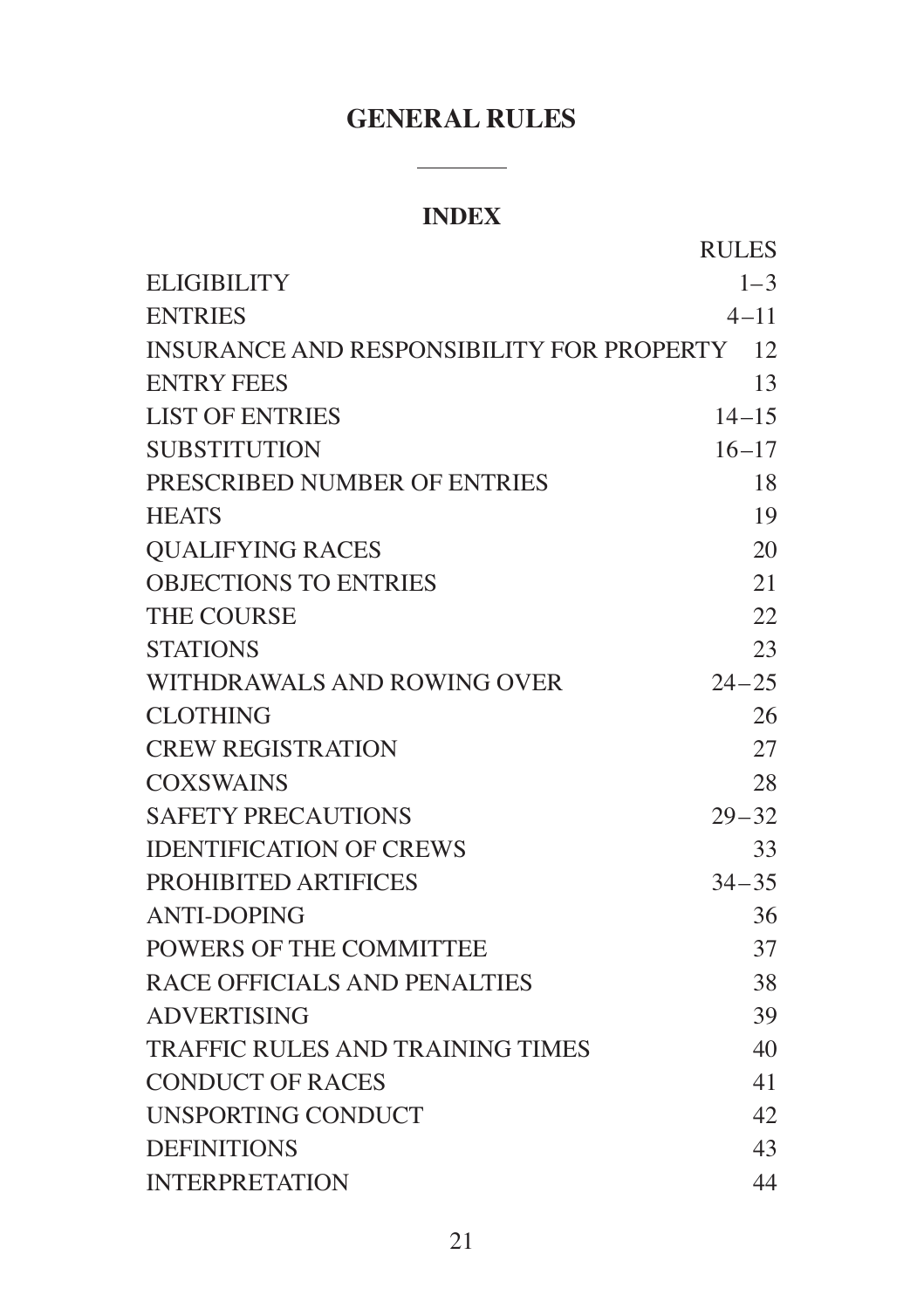# **ELIGIBILITY**

- 1. No one shall be eligible to compete at the Regatta for a club unless he is and has been for at least two months before the Closing Date for entries a member of that club and that club must have been established and continuously affiliated to an appropriate National Federation for at least one year before the Closing Date.
- 2. Such National Federations outside the United Kingdom must have entered into an Agreement in the prescribed form with the Committee of Management of Henley Royal Regatta.
- 3. The Committee shall have the power, at any time, to notify a club that an entry will not be accepted in certain events if the Committee considers such an entry to be inappropriate.

# **ENTRIES**

- 4. Entries for the Regatta close at 14:00 British Summer Time (BST), fifteen days before the Regatta, hereinafter called 'the Closing Date'.
- 5. All entries must be submitted on the prescribed Henley Royal Regatta Entry Form and must be received by the Secretary of the Regatta by the Closing Date complete in all respects including the appropriate entry fee. Entries from the United Kingdom may also be made online using the prescribed method. Crews from outside the United Kingdom may submit their completed official Henley Royal Regatta Entry Form by electronic means. Late entries cannot be accepted.
- 6. The entry must be accompanied by a declaration signed by either the Captain or Secretary of the club, or of each club if more than one, that the entry conforms with Rule 1.
- 7. Any entry from outside the United Kingdom must be accompanied by a declaration signed by either the Captain or Secretary of the club, or of each club if more than one, that the entry conforms with Rule 1 and, in addition, the Entry Form must be countersigned by the Secretary or other responsible official of the National Federation to which the club is affiliated.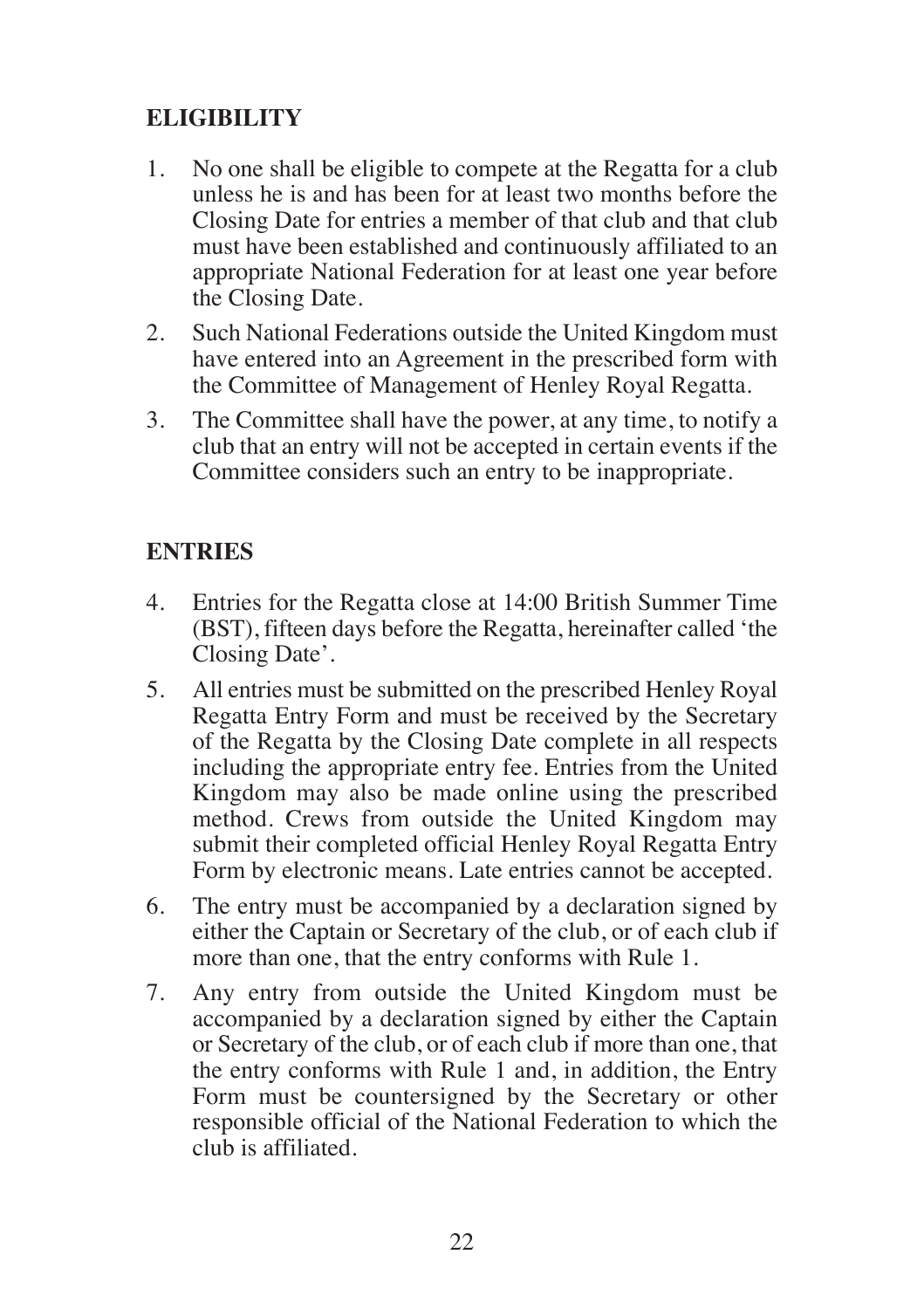- 8. When an entry is in respect of a composite crew, the Entry Form must show the name of the club against the name of each competitor. The names of the clubs so declared shall not be changed after the Closing Date. Where the combined entry is of more than two clubs then only two club names shall be shown on the List of Entries and in the programme.
- 9. No individual shall be entered more than once for the same event, nor for more than two events at the same Regatta. No one who has rowed in an event may row in another crew for the same event at the same Regatta.
- 10. Except for coxswains, men may not compete in women's events and women may not compete in men's events.
- 11. The Committee shall investigate any questionable entry irrespective of protest and shall have power to return any entry up to the time of its first race in the Regatta without being bound to assign a reason.

## **INSURANCE AND RESPONSIBILITY FOR PROPERTY**

12. Clubs, competitors and coaches must be covered by their own third-party liability insurance with a limit of indemnity of at least £5,000,000 or currency equivalent. Henley Royal Regatta accepts no responsibility for loss or damage to boats, equipment or other articles whilst on Regatta property or elsewhere.

## **ENTRY FEES**

13. The entry fee for each boat shall be paid to the Secretary at the time of entering, as follows:-

| The Grand Challenge Cup £200.00              |  |
|----------------------------------------------|--|
| The Remenham Challenge Cup £200.00           |  |
| The Ladies' Challenge Plate £200.00          |  |
| The Thames Challenge Cup £200.00             |  |
|                                              |  |
|                                              |  |
|                                              |  |
| The Princess Elizabeth Challenge Cup £200.00 |  |
| The Prince Philip Challenge Trophy£200.00    |  |
|                                              |  |
|                                              |  |
|                                              |  |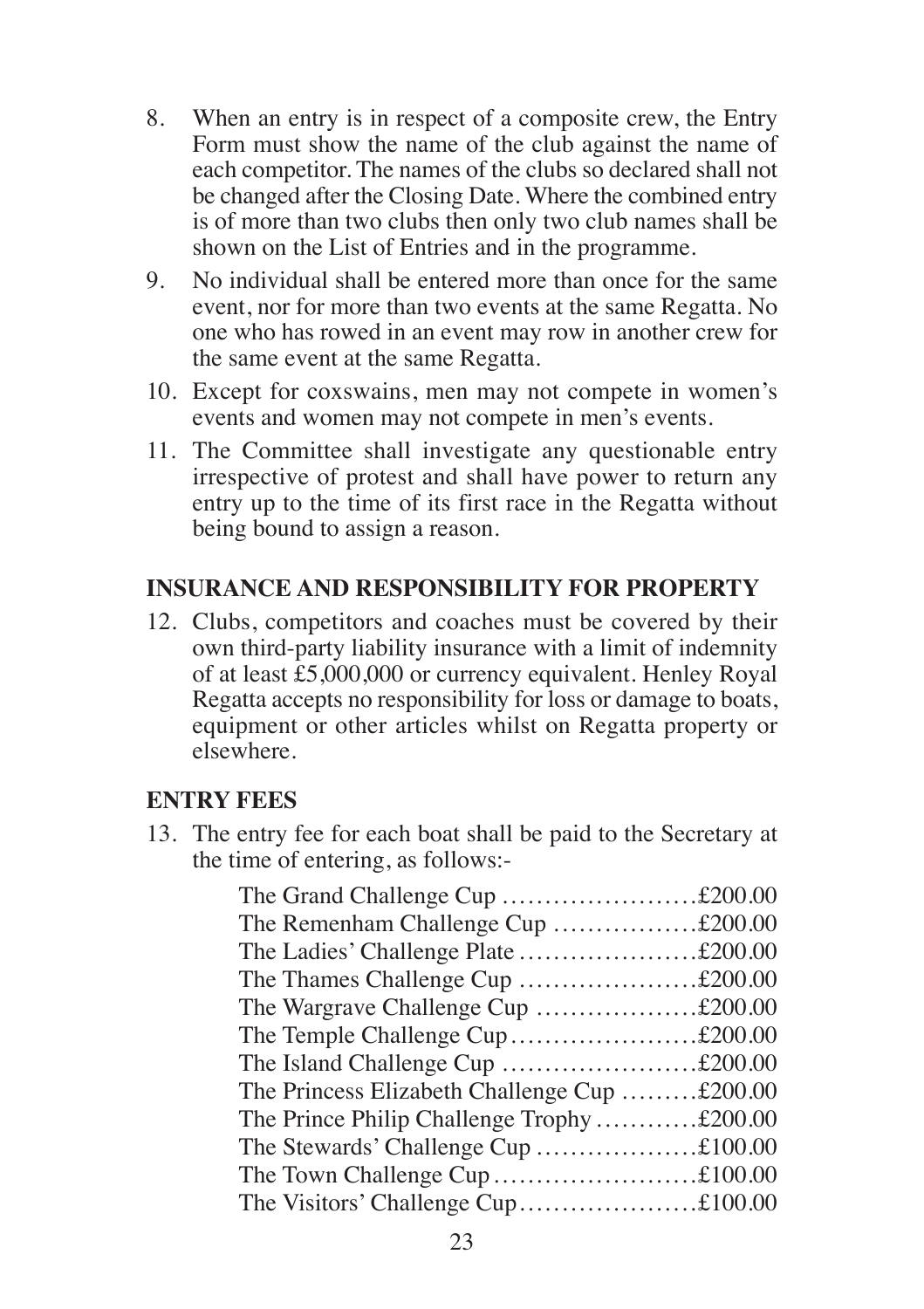| The Queen Mother Challenge Cup£100.00                |  |
|------------------------------------------------------|--|
| The Princess Grace Challenge Cup £100.00             |  |
| The Prince of Wales Challenge Cup £100.00            |  |
|                                                      |  |
| The Diamond Jubilee Challenge Cup £100.00            |  |
|                                                      |  |
| The Prince Albert Challenge Cup £100.00              |  |
| The Silver Goblets and Nickalls' Challenge Cup£70.00 |  |
| The Hambleden Pairs Challenge Cup £70.00             |  |
| The Double Sculls Challenge Cup£70.00                |  |
|                                                      |  |
| The Diamond Challenge Sculls£40.00                   |  |
| The Princess Royal Challenge Cup£40.00               |  |
|                                                      |  |

## **LIST OF ENTRIES**

- 14. No official of the Regatta shall divulge any entry or report the state of the List of Entries until such list be closed.
- 15. The Secretary of the Regatta shall make available a copy of the List of Entries to the Captain or Secretary of each club or crew entered, and to each competitor entered in the pairs, double sculls or sculls. He shall also disclose the names of competitors nominated to compose crews entered in any event for eights, fours or quadruple sculls upon being requested to do so.

#### **SUBSTITUTION**

- 16. Substitution of competitors in all events save The Silver Goblets and Nickalls' Challenge Cup, The Hambleden Pairs Challenge Cup, The Double Sculls Challenge Cup, The Stonor Challenge Trophy, The Diamond Challenge Sculls and The Princess Royal Challenge Cup is subject to the following:-
	- (a) The substitute shall be a member of the club (or, in the case of a composite crew, any one of the clubs declared in accordance with Rule 8 above) under which the entry was made, and
	- (b) The substitute shall be eligible under Rule 1, and
	- (c) The name of the substitute and his qualifications, duly certified in writing by an accredited officer of the club, shall be delivered to the Secretary of the Regatta in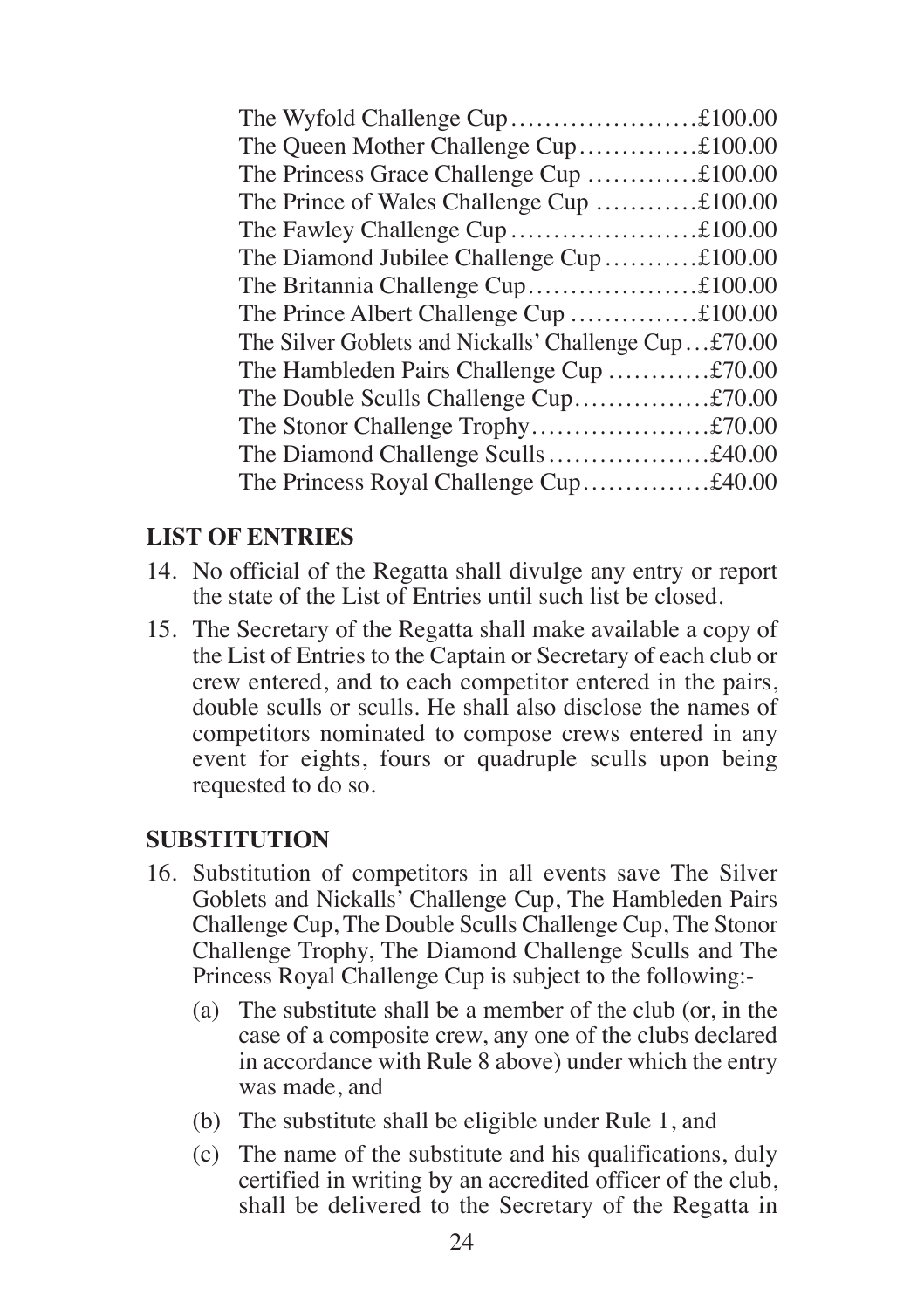accordance with the following:-

- (i) for eight days after the Closing Date for entries a crew shall be entitled to substitute its coxswain and up to half the number of its rowers,
- (ii) from the ninth day after the Closing Date for entries no competitor shall be substituted without the consent of the Committee, which consent will only be granted on medical grounds (see Rule 17) or in exceptional circumstances, in which case the request shall be made at least two hours before the race concerned.
- (d) No substitution is permitted in the following events without the consent of the Committee:-

The Silver Goblets and Nickalls' Challenge Cup The Hambleden Pairs Challenge Cup The Double Sculls Challenge Cup The Stonor Challenge Trophy

(e) No substitution is permitted in the following events:-

The Diamond Challenge Sculls The Princess Royal Challenge Cup

- (f) No one, including substitutes where applicable, shall compete for any prize unless his name has been delivered to the Secretary of the Regatta in accordance with these Rules.
- 17. Substitution of competitors on medical grounds is subject to the following:-
	- (a) No person who has already rowed or steered in a heat shall be substituted for another without the consent of the Committee.
	- (b) Any application for the Committee's consent to allow a substitute to compete must be made to the Secretary of the Regatta not less than one hour before the race, and be accompanied by a doctor's certificate that the original competitor is unfit to compete.
	- (c) A competitor for whom a substitute has been introduced under this Rule shall not compete in any other event at the same Regatta without the consent of the Committee.
	- (d) A competitor who has been medically substituted may, following recovery, compete again in a later round of the same event if approved by the Committee.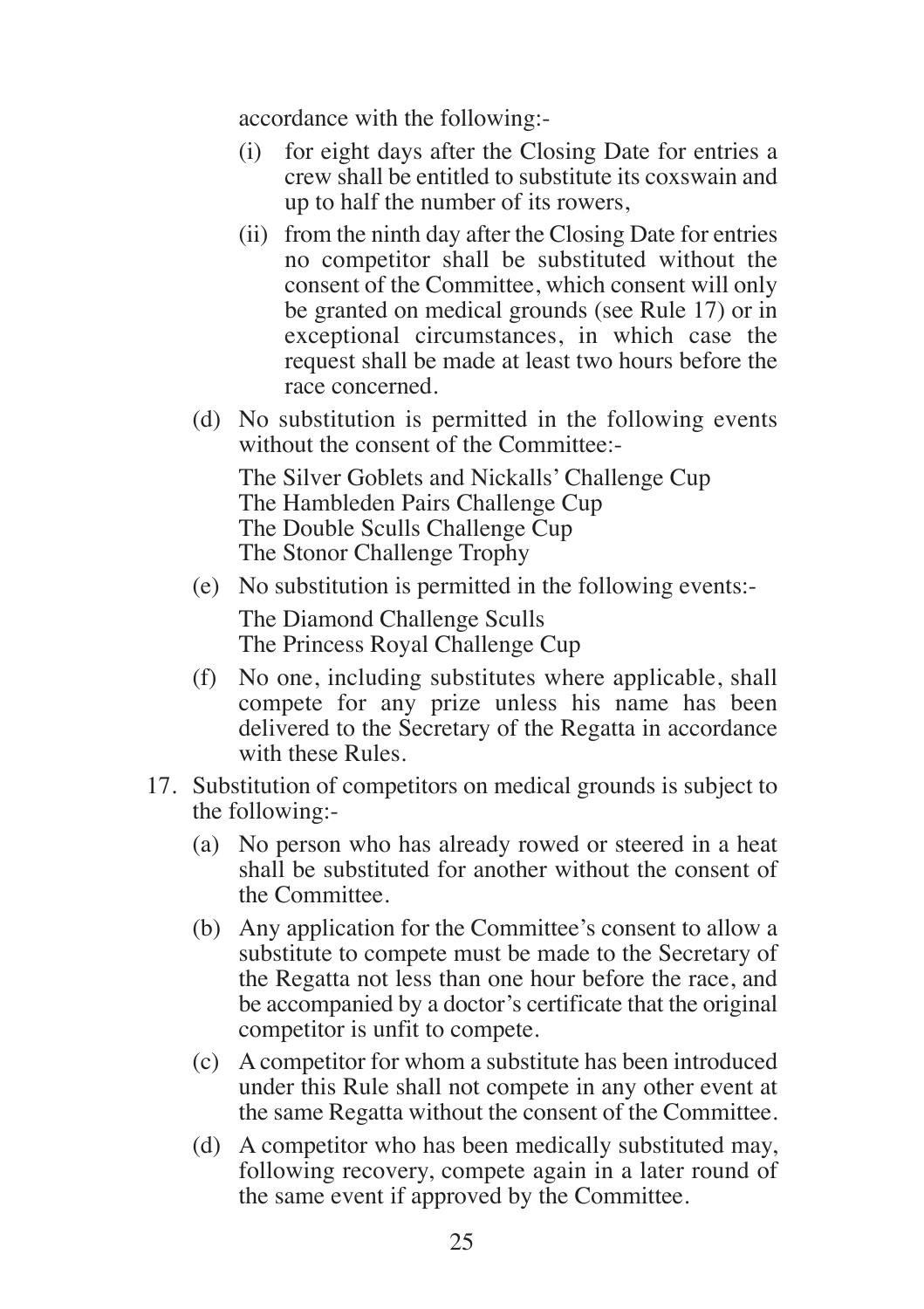## **PRESCRIBED NUMBER OF ENTRIES**

| 18. Entries for each event shall be limited to the following numbers:- |  |
|------------------------------------------------------------------------|--|
|                                                                        |  |
|                                                                        |  |
|                                                                        |  |
| The Thames Challenge Cup32                                             |  |
|                                                                        |  |
| The Temple Challenge Cup 32                                            |  |
|                                                                        |  |
| The Princess Elizabeth Challenge Cup32                                 |  |
| The Prince Philip Challenge Trophy8                                    |  |
| The Stewards' Challenge Cup 4                                          |  |
|                                                                        |  |
|                                                                        |  |
|                                                                        |  |
| The Queen Mother Challenge Cup4                                        |  |
|                                                                        |  |
| The Prince of Wales Challenge Cup16                                    |  |
| The Fawley Challenge Cup 24                                            |  |
| The Diamond Jubilee Challenge Cup 16                                   |  |
| The Britannia Challenge Cup 16                                         |  |
| The Prince Albert Challenge Cup16                                      |  |
| The Silver Goblets and Nickalls <sup>7</sup> Challenge Cup 8           |  |
|                                                                        |  |
|                                                                        |  |
|                                                                        |  |
|                                                                        |  |
|                                                                        |  |
|                                                                        |  |

## **HEATS**

19. If there shall be more than two entries for any event, those entered shall row a heat or heats, but no more than two boats shall contend in any one heat.

# **QUALIFYING RACES**

- 20. If more entries are received for any event than the number shown in Rule 18, the Committee shall arrange Qualifying Races in accordance with the following rules:-
	- (a) The Committee shall, in its absolute discretion, select which of the entrants shall compete in these races.
	- (b) The races shall take place before the Regatta and shall be held in whatever form the Committee may determine.
	- (c) No member of a losing crew of a Qualifying Race for any prize shall compete for that prize at the same Regatta.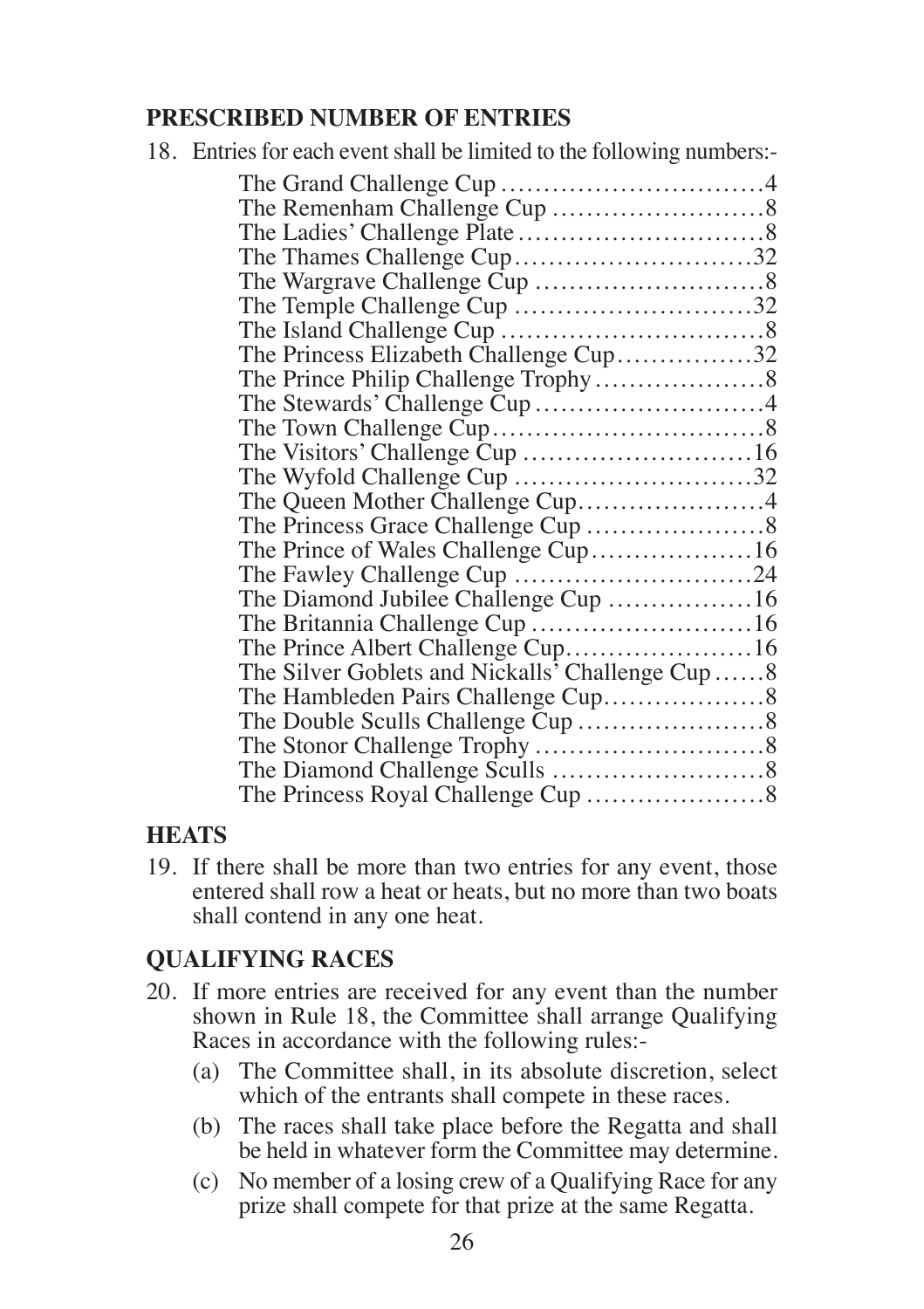# **OBJECTIONS TO ENTRIES**

21. Objections to the entry of any club or crew must be made in writing to the Secretary at least four clear days before the Regatta, when the Committee shall investigate the grounds of objection and decide thereon without delay. Objections to the qualification of a competitor must be made in writing to the Secretary at the earliest moment practicable. No protest shall be entertained unless lodged before the prizes are distributed.

## **THE COURSE**

22. The races shall start below the Island, and finish near the upper end of Phyllis Court. Length of Course: 1 mile and 550 yards.

## **STATIONS**

23. Stations shall be drawn by the Committee.

## **WITHDRAWALS AND ROWING OVER**

- 24. If at any time after the Draw a crew should be unable to compete, then the opponent of that crew must row over the Course at the appointed time.
- 25. In the event of there being but one crew entered for any prize, or if more enter and all but one are unable to compete, the remaining crew must row over the Course to be entitled to such prize.

## **CLOTHING**

26. Every competitor's clothing must consist of a vest and shorts (or equivalent) as a minimum.

## **CREW REGISTRATION**

27. Before competing all competitors, including coxswains, must be registered on the Entry Form. In addition, all competitors must attend Crew Enquiries at the time and place appointed by the Committee for the verification of their Entry Form details.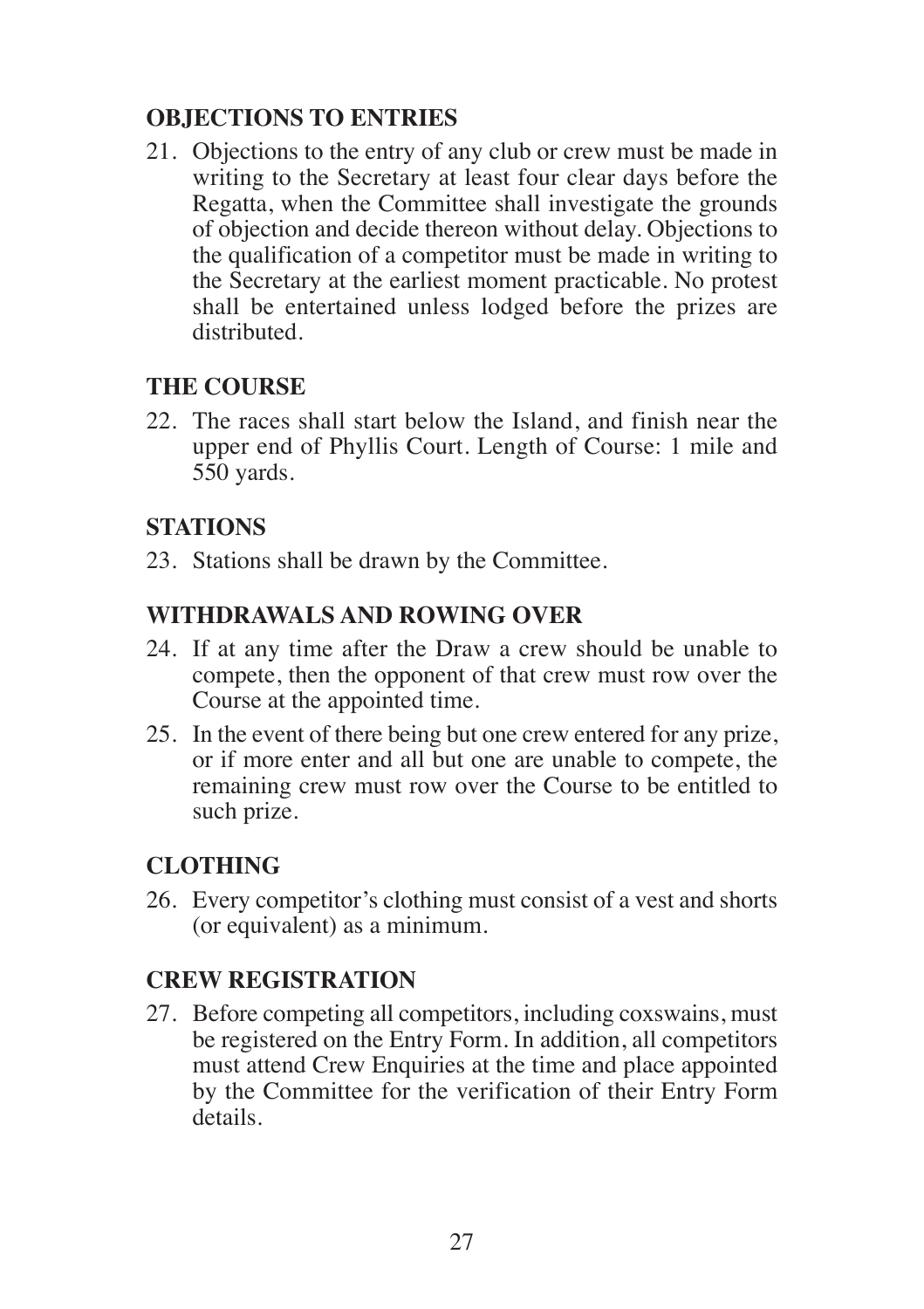# **COXSWAINS**

- 28. There shall be no restriction on the gender of coxswains. In the Club and Student events, however, they must comply with the general eligibility requirements for that event. They may also only compete subject to the following rules and restrictions:-
	- (a) Coxswains shall not steer for more than one crew for the same prize.
	- (b) The minimum weight to be carried shall be 55 kg. (8st. 9lb.).
	- (c) On each day of competition coxswains shall be weighed wearing a vest and shorts (or equivalent) and their buoyancy aid, not less than one hour before their first race. The weight of additional clothing and of any other equipment which a coxswain may carry during a race shall not be included in calculating any deadweight that a coxswain shall carry to achieve the minimum weight.
	- (d) To make up the minimum weight, coxswains shall have with them throughout the race deadweight provided by the Committee. A Regatta official appointed for the purpose shall ensure that such deadweight is placed in the boat as close as possible to the coxswain before the race, and that it is removed afterwards.
	- (e) All coxswains competing at the Regatta shall wear suitable life-jackets or buoyancy aids at all times when on the water. Coxswains in "front loader'' positions must wear life-jackets which allow them easy escape from their position.
	- (f) Any crew whose coxswain fails to comply with these rules and restrictions shall be liable to disqualification.

#### **SAFETY PRECAUTIONS**

- 29. The Committee shall ensure that medical and life-saving services are provided throughout the hours of racing.
- 30. Every boat shall carry securely affixed to the bow a white protective ball, minimum diameter 4cm., in rubber or similar material fitted in a safe manner unless the bow is so constructed as to afford equivalent protection.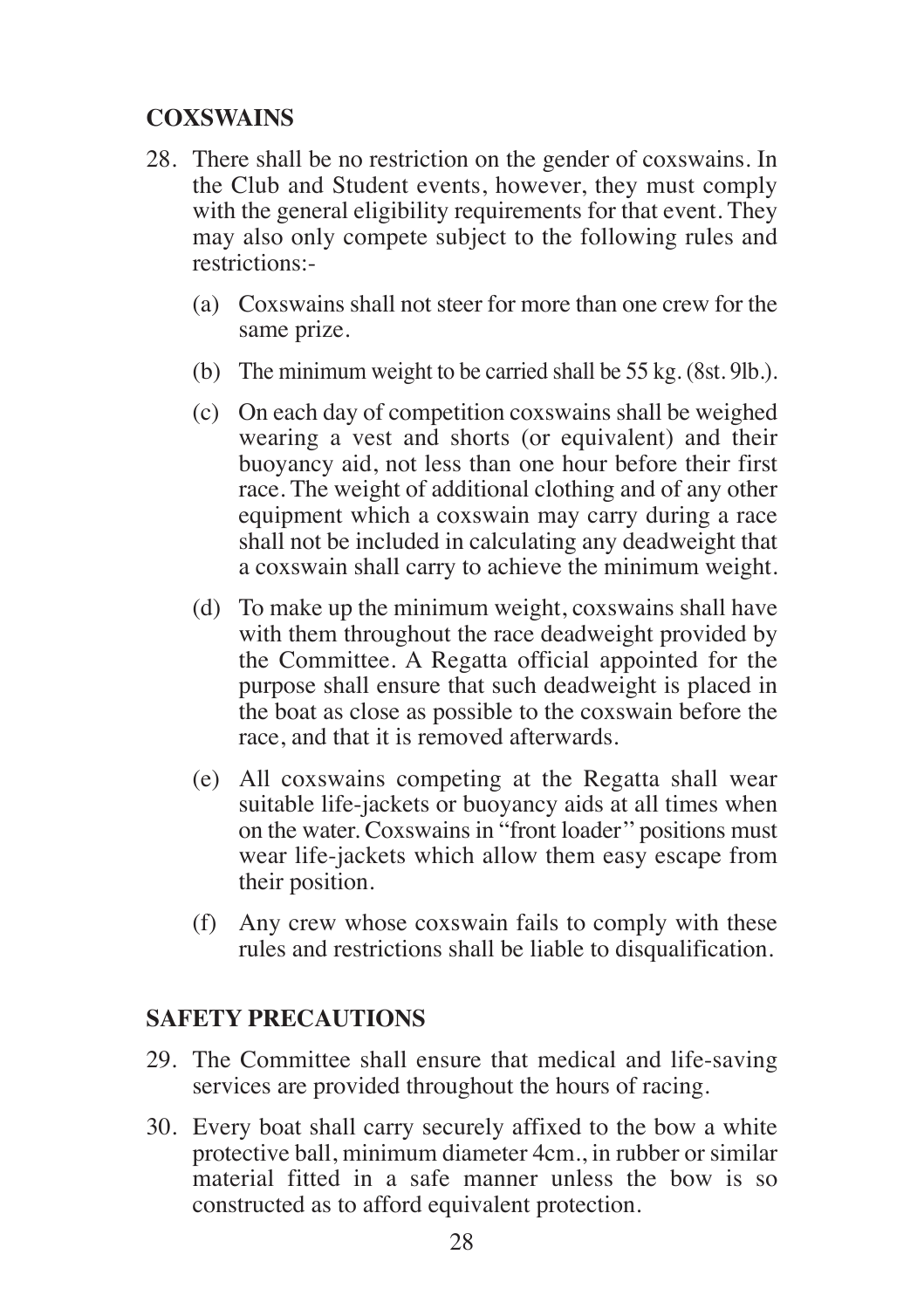- 31. In all boats the foot stretchers, shoes or other devices holding the feet of the rowers shall be a type which allows the rowers to get clear of the boat with no delay in an emergency. Where shoes or other devices holding the feet will remain in the boat, each shoe or device shall be independently restrained such that when the heel reaches the horizontal position the foot will be released from the shoe. In addition, where laces, Velcro or similar materials must be opened before the rower can remove his feet from the shoes or other device, all such materials must be able to be released immediately by the rower with a single quick hand action of pulling on one easily accessible strap. Where shoes or other devices holding the feet will not remain in the boat, each shoe or device must be able to be released by the rower without using his hands or with a single quick hand action of pulling on one easily accessible strap or release device.
- 32. The opening of an enclosed coxswain's seat must be at least 70cm. long and it must be as wide as the boat for at least 50cm. The inner surface of the enclosed part must be smooth and no structure of any sort shall restrict the inner width of the coxswain's section.

#### **IDENTIFICATION OF CREWS**

33. Every boat shall carry a number plate to be provided by the Committee.

## **PROHIBITED ARTIFICES**

- 34. No boat with a sliding rigger mechanism shall be used.
- 35. No crew shall make use of any substance capable of modifying the natural properties of water nor employ any substance such as prefabricated plastic film on the outer skin of its boat to improve its performance.

## **ANTI-DOPING**

36. No competitor shall infringe the provisions of the World Anti - Doping Code published by the World Anti-Doping Agency (WADA). The Committee shall be empowered to satisfy itself by any means, including tests on competitors, that this Rule has been and is being obeyed, and in the event of an infringement to refer the matter to the relevant Results Management Authority.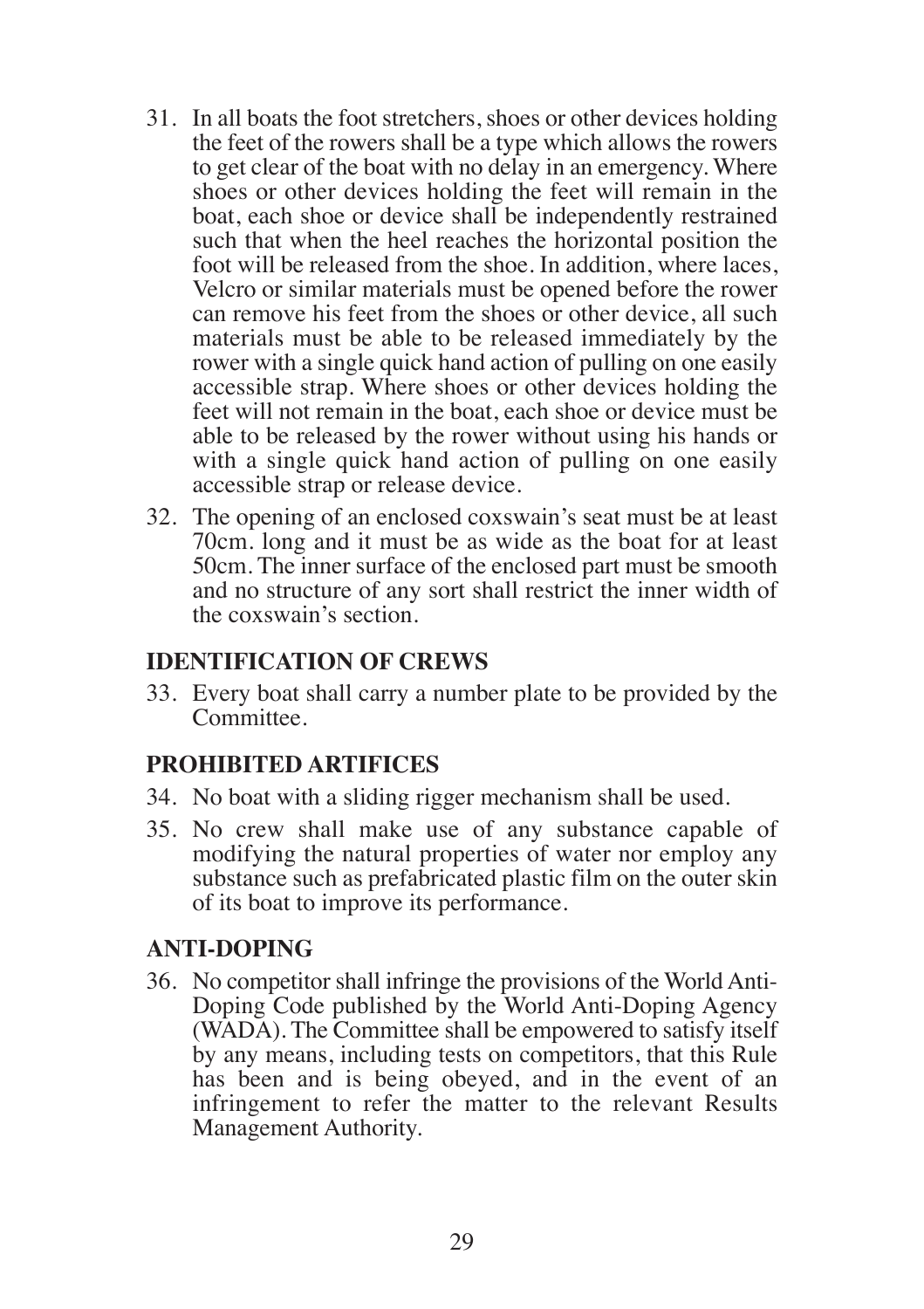## **POWERS OF THE COMMITTEE**

37. All questions concerning eligibility, qualifications, programme, interpretation of the Rules or other matters not specifically provided for shall be referred to the Committee, whose decision shall be final. In exceptional circumstances the Committee shall have power to abrogate, alter or suspend any rule provided it is satisfied that no crew is thereby placed in a less favourable position than it would have been in if such an exceptional circumstance had not occurred.

## **RACE OFFICIALS AND PENALTIES**

- 38. The Committee shall appoint the following officials to act under these Rules:-
	- (a) Umpires.
	- (b) Judges at the Finish.
	- (c) Judges at the Start.
	- (d) Boat Tent Stewards.

These officials shall have the power to impose for a breach of these Rules, including acts of unsporting conduct, either of the following penalties:-

- (i) Warning as if the crew had caused a false start.
- (ii) Disqualification.

## **ADVERTISING**

39. Advertising on boats, on oars and sculls and on clothing may be displayed whilst racing in the Regatta only in accordance with the regulations detailed in the current version of the document "Notes and Instructions for Competitors and Coaches". Failure to comply with these regulations may lead to the imposition of a penalty for the crew's next race.

#### **TRAFFIC RULES AND TRAINING TIMES**

40. All crews must follow the Traffic Rules as detailed in the current version of the document "Traffic Rules and Training Times" and the Navigation Rules of the Environment Agency. Failure to comply with these instructions may lead to the imposition of a penalty for the crew's next race.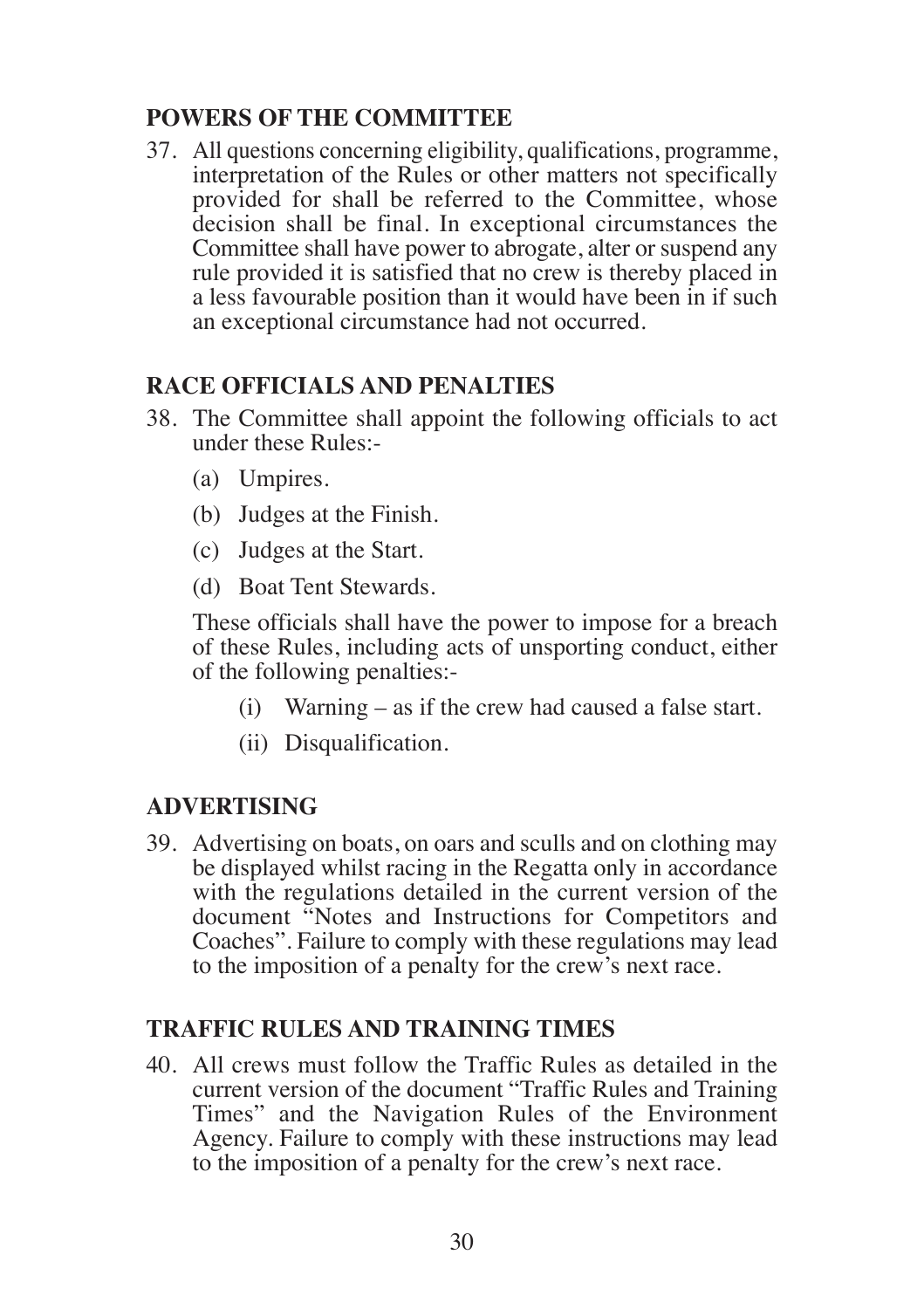## **CONDUCT OF RACES**

- 41. Races at the Regatta shall be conducted as follows:-
	- (a) Each crew must have its boat in position at the Start and ready for the bow to be aligned by the Judge at the Start two minutes before the advertised time of the race. A crew whose boat is not so positioned may be disqualified or warned by the Umpire. Such a warning shall penalise the crew as if it had caused a false start. If a crew has already received a warning before the start of the race (e.g. for a violation of the Traffic Rules) and then receives a second warning from the Umpire, that crew will be disqualified.
	- (b) Races will be started as follows:- The Umpire, when satisfied that the crews are ready, will give the warning command: "ATTENTION'' and will then hold up a red flag. After a clear pause he will drop the flag and at the same time say: "GO".
	- (c) A false start will be signalled by the ringing of a bell, and the Umpire will recall the crews to the Start by waving a red flag. The Umpire will announce the name of the crew which caused the false start and will issue a warning. A crew which refuses to start again or which has received two warnings for that race will be disqualified by the Umpire.
	- (d) If the Umpire wishes to stop a race after the word "GO'', he will raise a red flag and give the order: "STOP''. If he wishes to stop one of the crews for safety reasons he will raise a white flag, name the crew and give it the order: "STOP''.
	- (e) A crew's proper course is such as keeps all parts of its oars, sculls, boat or persons between the buoys or booms on the side on which it started and a line halfway between the buoys or booms on either side. A crew which leaves its proper course does so at its peril and may be disqualified by the Umpire if it thereby interferes with its opponent or in the event of a foul.
	- (f) The Umpire shall be the sole judge of a crew's proper course and shall decide all questions of interference with an opponent or of a foul.
	- (g) It shall be considered a foul if, after a race has been started, a crew shall come into contact by its oars, sculls,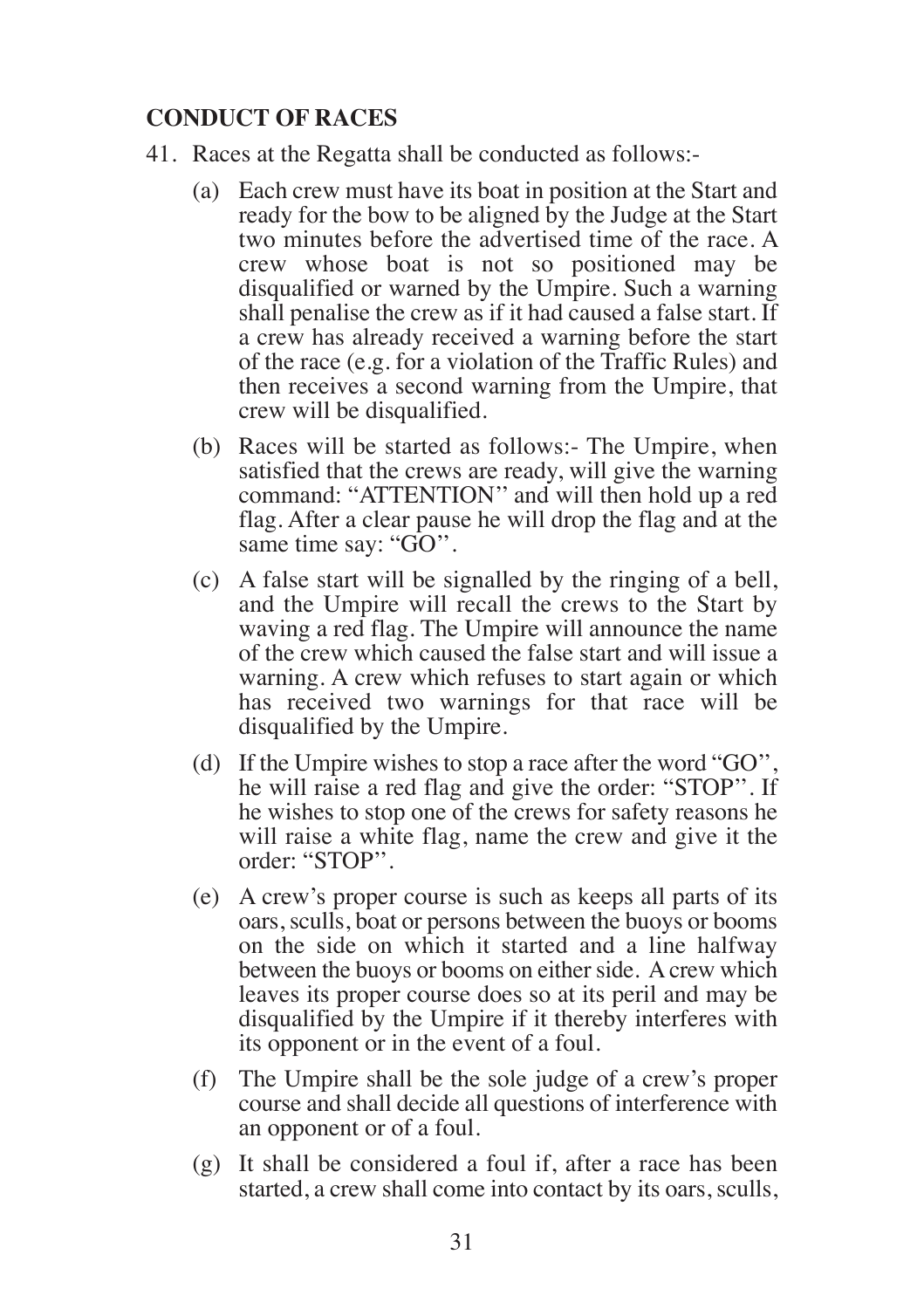boat or persons with the oars, sculls, boat or persons of its opponent.

- (h) The Umpire may warn a crew if he considers that there is the probability of a foul or that the crew is out of its proper course and in danger of interfering with its opponent. The Umpire may also warn a crew of an obstruction in its course. The Umpire shall not in any other circumstances direct a crew's course.
- (i) In the event of a foul, a crew may claim that its opponent be disqualified. Such a claim must be made to the Umpire by a member of the crew raising his arm immediately after the finish of the race.
- (j) If the crew making the claim was in its proper course and its opponent was out of its proper course, the latter shall be disqualified unless, in the opinion of the Umpire, the foul was so slight as not to influence the race. The Umpire may reserve his decision but will give it as soon as possible after the race.
- (k) In either of the following circumstances the Umpire may disqualify a crew out of its proper course which is involved in a foul or in interference with its opponent, provided that he does so immediately:-
	- (i) If the crew has, in the opinion of the Umpire, wilfully encroached on the proper course of its opponent.
	- (ii) If the foul or interference is of such a nature as clearly to influence the race.
- (l) In the event of a foul, the Umpire shall have power, if he has not disqualified either of the crews, to re-start the race according to his discretion, or to order a re-row.
- (m) A crew shall abide by its own accidents except that, if during a race a crew shall have suffered interference from some outside agency which in the opinion of the Umpire may have influenced the outcome of the race, the Umpire shall have power to stop and re-start the race according to his discretion, or to order a re-row. If a crew considers that it has been subject to outside interference it must make an objection to the Umpire by a member of the crew raising his arm immediately after the finish of the race.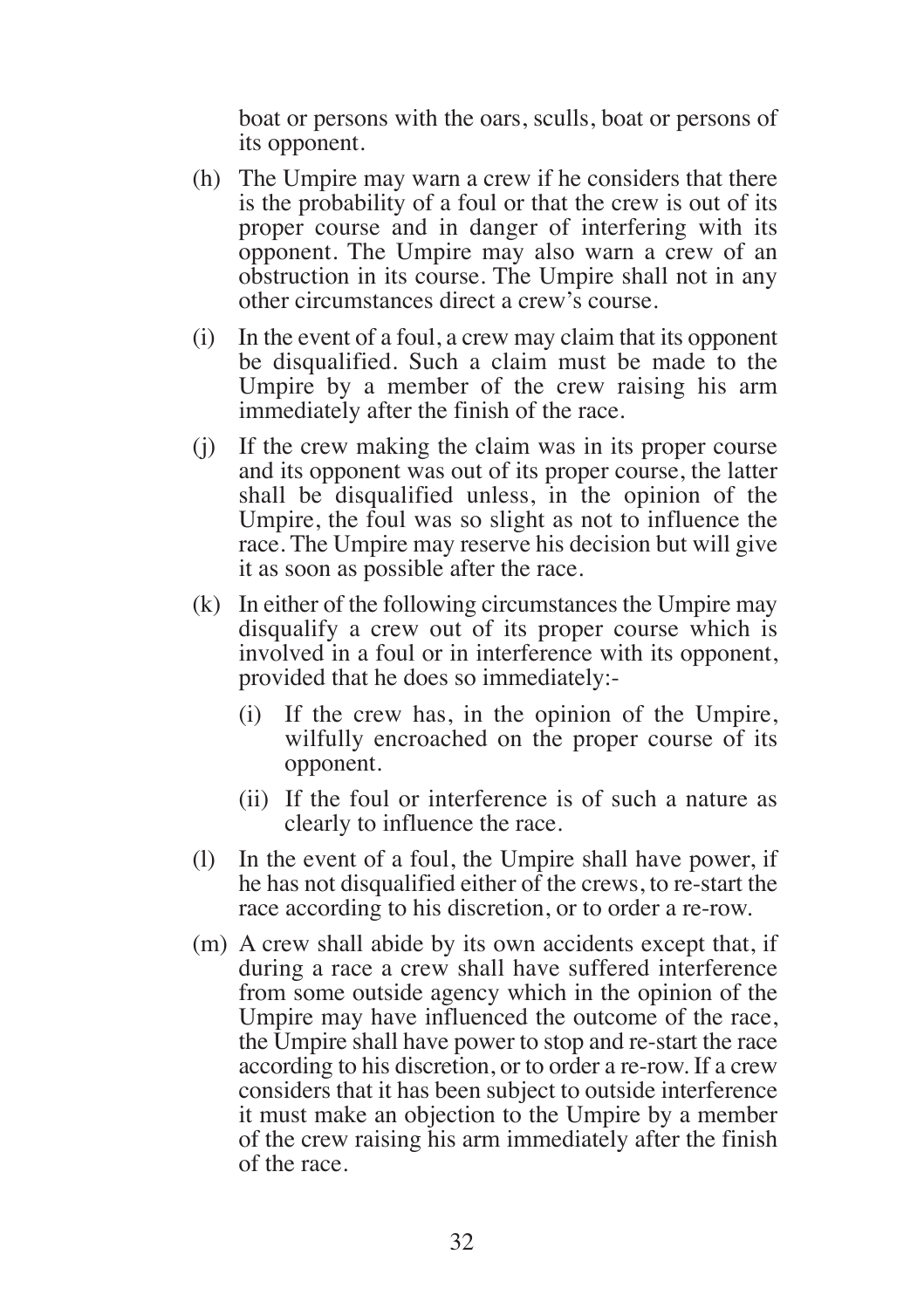- (n) No boat shall follow any race for the purpose of directing the course of a crew, nor shall a crew be given any advice, assistance or steering aid during a race. A crew which receives any extraneous assistance during a race may be disqualified by the Umpire. In particular, the use of any form of megaphone by supporters is forbidden.
- (o) Crews must start and finish the race with the full complement of competitors specified in the Qualification Rules for that event. A crew is judged to have completed the Course when the bow of its boat reaches the Finish Line unless prevented from doing so either by outside interference or by damage caused by a foul.
- (p) The Judge at the Finish shall decide the order in which the crews reach the Finish Line, and his decision shall be final and without appeal. If the crews reach the Finish Line simultaneously, the race shall be rowed again at a time to be arranged by the Committee. If a crew refuses to re-row, it shall be disqualified.
- (q) The Umpire's jurisdiction shall extend over the whole race from the time that it is specified to start until its end, and his decisions shall be final and without appeal.
- (r) A crew which refuses to abide by the decisions of the Umpire or the Judge, or fails to follow directions given to it by the Umpire, may be disqualified.

#### **UNSPORTING CONDUCT**

- 42. (a) The Committee shall have the power in response to acts of unsporting conduct to impose the penalties in Rule 38, and in addition to exclude competitors, crews or a club from an event or from all events at the Regatta.
	- (b) Unsporting conduct means behaviour deemed by the Committee and/or race officials to be unsporting and/or likely to cause offence which is displayed before, during or after a race by competitors, crews, coaches, club members or supporters.